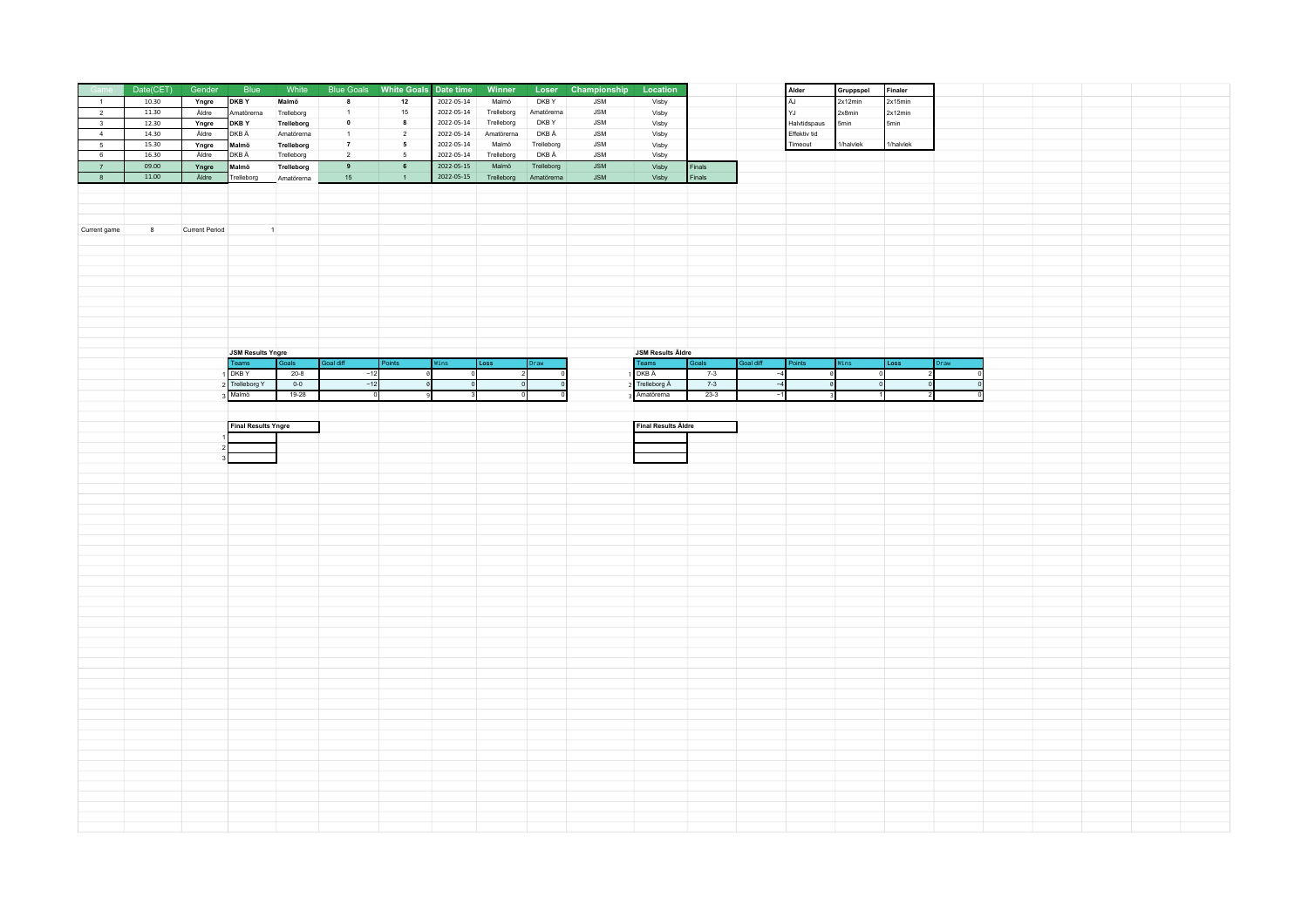| Competition               | <b>JSM</b>            |             |                | Match#               |        | Time(mm:ss)  | Event            | <b>Team Color</b> | Team           | Number Name                            | <b>Notes</b>        | <b>Calling Referee</b> | Other team | Age    |
|---------------------------|-----------------------|-------------|----------------|----------------------|--------|--------------|------------------|-------------------|----------------|----------------------------------------|---------------------|------------------------|------------|--------|
| Date                      | 2022-05-1             |             |                |                      |        |              | Team captain     | Blue              | DKB Y          | 9 Meja Lundin                          |                     |                        | Malmö      | 17     |
| Time                      | 10.30                 |             | Yngre          | Gender               | Yngre  |              | Team captain     | White             | Malmö          | 3 Isak Andersson                       |                     |                        | DKB Y      | $16\,$ |
| Location                  | <b>JSM</b>            |             |                | Country              | Sweden | 7:25         | Goal             | Blue              | DKBY           | 42 Albin Berg                          |                     |                        | Malmö      | $16\,$ |
|                           | <b>Blue</b>           |             |                | White                |        | 6:51         | Goal             | Blue              | <b>DKBY</b>    | 20 Lykke hammander                     |                     |                        | Malmö      | 15     |
| DKB Y                     | 8                     |             | Malmö          | 12                   |        | 6:39         |                  | White             | Malmö          |                                        |                     |                        | DKB Y      | 16     |
|                           |                       |             |                |                      |        | 5:21         | Goal<br>Goal     | White             | Malmö          | 3 Isak Andersson<br>2 Alfred Emmerfors |                     |                        | DKB Y      | 14     |
| <b>Number</b>             | Name                  | YoB         | Number         | Name                 | YoB    | 4:57         | Goal             | White             | Malmö          | 6 Lovisa Rydgren                       |                     |                        | DKB Y      | $17\,$ |
|                           | 42 Albin Berg         | 2006        |                | 1 Oskar Österlund    | 2010   | 4:36         | Goal             | Blue              | DKBY           | 42 Albin Berg                          |                     |                        | Malmö      | $16\,$ |
|                           | 83 Elvira Klingvall   | 2009        |                | 2 Alfred Emmerfors   | 2008   | 4:06         | Goal             | White             | Malmö          | 3 Isak Andersson                       |                     |                        | DKB Y      | $16\,$ |
|                           | 72 Elvira Bendelin    | 2008        |                | 3 Isak Andersson     | 2006   | 3:31         | Goal             | White             | Malmö          | 3 Isak Andersson                       |                     |                        | DKB Y      | 16     |
|                           | 75 My Kummu           | 2010        |                | 4 Thea Karlsson      | 2008   | 2:33         | Goal             | Blue              | DKBY           | 42 Albin Berg                          |                     |                        | Malmö      | 16     |
|                           |                       |             |                | 6 Lovisa Rydgren     | 2005   | 2:33         | Time-out         | Blue              | <b>DKBY</b>    |                                        |                     |                        | Malmö      |        |
|                           | 9 Meja Lundin         | 2005        |                | 8 Morris White       | 2008   | 1:49         | Goal             | Blue              | <b>DKBY</b>    | 42 Albin Berg                          |                     |                        | Malmö      | 16     |
|                           | 37 Ruben Magnusson    | 2010        |                | 9 Sixten Nilsson     | 2008   | 1:09         | Goal             | White             | Malmö          | 14 Linn Andersson                      |                     |                        | DKB Y      | 16     |
|                           | 21 Signe Nilsson      | 2009        |                | 13 Noa Järund        | 2007   | 0:27         | Goal             | White             | Malmö          | 4 Thea Karlsson                        |                     |                        | DKB Y      | 14     |
|                           | 76 Disa Stålnäbb      | 2010        |                | 14 Linn Andersson    | 2006   |              | Half time        |                   |                |                                        |                     |                        |            |        |
|                           |                       |             |                | 22 Astrid Ekencrantz | 2007   | 7:23         | Goal             | Blue              | <b>DKBY</b>    | 42 Albin Berg                          |                     |                        | Malmö      | 16     |
|                           | 24 Nova Högberg       | 2008        |                | 23 Markus Alemo      | 2006   | 6:58         | Goal             | White             | Malmö          | 13 Noa Järund                          |                     |                        | DKB Y      | 15     |
|                           | 79 Frida Fernlöf      | 2010        |                |                      |        | 6:12         | Goal             | White             | Malmö          | 14 Linn Andersson                      |                     |                        | DKB Y      | 16     |
|                           | 3 Noa Undsén          | 2009        |                |                      |        | 5:18         | Free throw       | Blue              | <b>DKBY</b>    |                                        | Attack on equipment |                        | Malmö      |        |
|                           | 20 Lykke hammander    | 2007        |                |                      |        | 4:24         | Goal             | White             | Malmö          | 3 Isak Andersson                       |                     |                        | DKB Y      | 16     |
|                           |                       |             |                |                      |        | 2:59<br>2:59 | Goal             | Blue              | <b>DKBY</b>    | 42 Albin Berg                          |                     |                        | Malmö      | 16     |
|                           |                       |             |                |                      |        | 1:08         | Time-out<br>Goal | White<br>White    | Malmö<br>Malmö | 23 Markus Alemo                        |                     |                        |            |        |
| # Players                 |                       |             | 2008 # Players | 11                   | 2007   | 1:08         | Time-out         | Blue              |                |                                        |                     |                        | Malmö      |        |
| Land referee              | Magnus Carlsson       | 14          |                |                      | 15     | 0:53         | Goal             | White             | Malmö          | 3 Isak Andersson                       |                     |                        | DKB Y      | 14     |
| Water referee             | Kristian Eriksson     |             |                |                      |        | 0:08         | Goal             | Blue              | DKBY           | 42 Albin Berg                          |                     |                        | Malmö      | $14\,$ |
| <b>Bottom referee</b>     | Manuel Tito de Morais |             |                |                      |        |              | End of Game      |                   |                |                                        |                     |                        |            |        |
|                           |                       |             |                |                      |        |              |                  |                   |                |                                        |                     |                        |            |        |
| <b>Statistics</b>         | Blue                  | White Total |                |                      |        |              |                  |                   |                |                                        |                     |                        |            |        |
| Number of Freetrows       | 1 <sup>1</sup>        | 0           |                |                      |        |              |                  |                   |                |                                        |                     |                        |            |        |
| Number of Warnings        | 0                     | 0           | $\circ$        |                      |        |              |                  |                   |                |                                        |                     |                        |            |        |
| <b>Number of timeouts</b> | 2                     | 1           |                |                      |        |              |                  |                   |                |                                        |                     |                        |            |        |
|                           | Avg Age in water      |             |                |                      |        |              |                  |                   |                |                                        |                     |                        |            |        |
|                           |                       |             |                |                      |        |              |                  |                   |                |                                        |                     |                        |            |        |
|                           |                       |             |                |                      |        |              |                  |                   |                |                                        |                     |                        |            |        |
|                           |                       |             |                |                      |        |              |                  |                   |                |                                        |                     |                        |            |        |
|                           |                       |             |                |                      |        |              |                  |                   |                |                                        |                     |                        |            |        |
|                           |                       |             |                |                      |        |              |                  |                   |                |                                        |                     |                        |            |        |
|                           |                       |             |                |                      |        |              |                  |                   |                |                                        |                     |                        |            |        |
|                           |                       |             |                |                      |        |              |                  |                   |                |                                        |                     |                        |            |        |
|                           |                       |             |                |                      |        |              |                  |                   |                |                                        |                     |                        |            |        |
|                           |                       |             |                |                      |        |              |                  |                   |                |                                        |                     |                        |            |        |
|                           |                       |             |                |                      |        |              |                  |                   |                |                                        |                     |                        |            |        |
|                           |                       |             |                |                      |        |              |                  |                   |                |                                        |                     |                        |            |        |
|                           |                       |             |                |                      |        |              |                  |                   |                |                                        |                     |                        |            |        |
|                           |                       |             |                |                      |        |              |                  |                   |                |                                        |                     |                        |            |        |
|                           |                       |             |                |                      |        |              |                  |                   |                |                                        |                     |                        |            |        |
|                           |                       |             |                |                      |        |              |                  |                   |                |                                        |                     |                        |            |        |
|                           |                       |             |                |                      |        |              |                  |                   |                |                                        |                     |                        |            |        |
|                           |                       |             |                |                      |        |              |                  |                   |                |                                        |                     |                        |            |        |
|                           |                       |             |                |                      |        |              |                  |                   |                |                                        |                     |                        |            |        |
|                           |                       |             |                |                      |        |              |                  |                   |                |                                        |                     |                        |            |        |
|                           |                       |             |                |                      |        |              |                  |                   |                |                                        |                     |                        |            |        |
|                           |                       |             |                |                      |        |              |                  |                   |                |                                        |                     |                        |            |        |
|                           |                       |             |                |                      |        |              |                  |                   |                |                                        |                     |                        |            |        |
|                           |                       |             |                |                      |        |              |                  |                   |                |                                        |                     |                        |            |        |
|                           |                       |             |                |                      |        |              |                  |                   |                |                                        |                     |                        |            |        |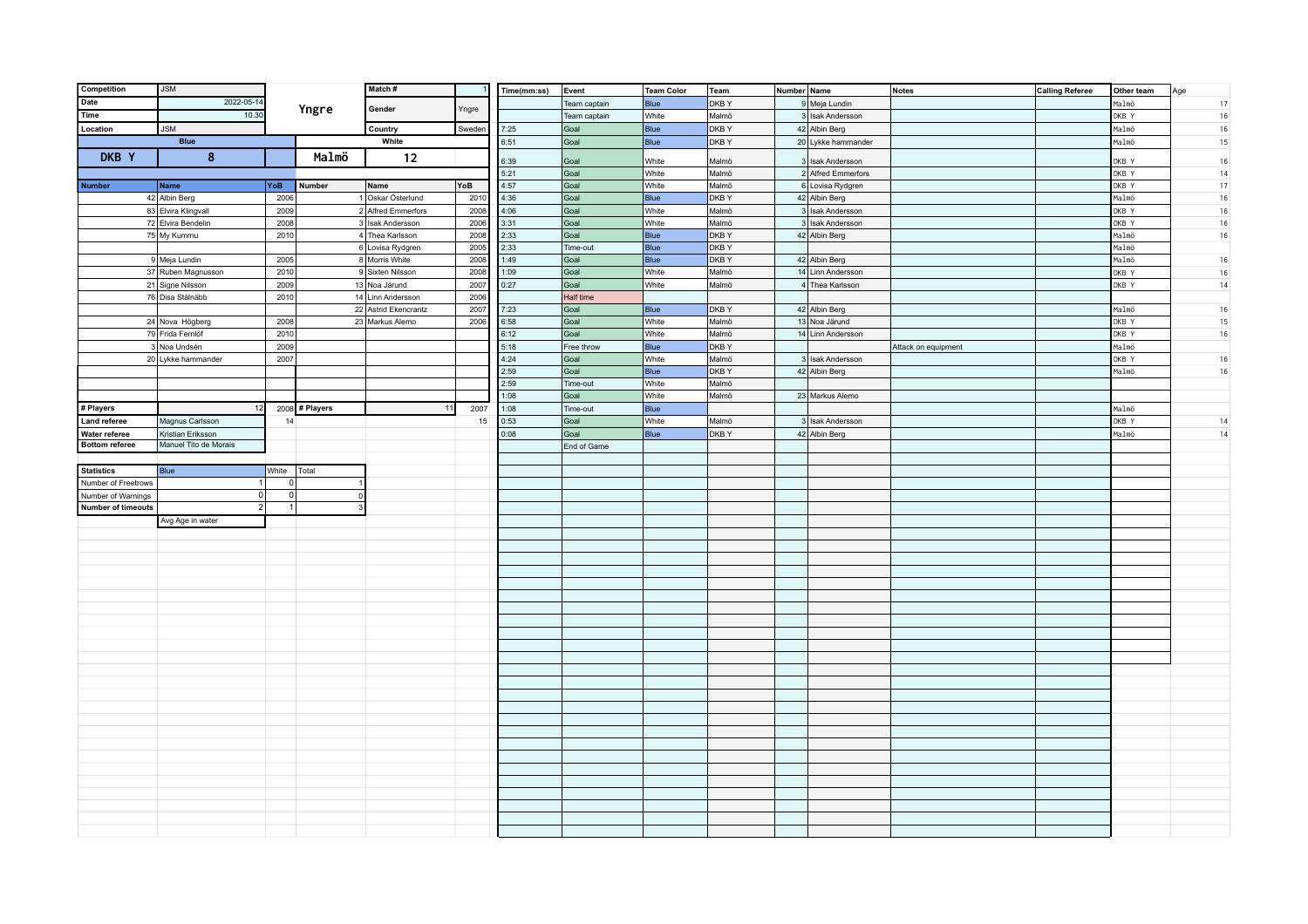| Competition               | <b>JSM</b>            |                         |                | Match #               |        | Time(mm:ss)  | Event                 | Team Color     | Team                     | Number Name |                     | <b>Notes</b>              | <b>Calling Referee</b> | Other team               | Age |
|---------------------------|-----------------------|-------------------------|----------------|-----------------------|--------|--------------|-----------------------|----------------|--------------------------|-------------|---------------------|---------------------------|------------------------|--------------------------|-----|
| Date                      | 2022-05-14            |                         | Äldre          | Gender                | Äldre  |              | Team captain          | <b>Blue</b>    | Amatörerna               |             | 26 Samuel Garheden  |                           |                        | Trelleborg               | 20  |
| Time                      | 11.30                 |                         |                |                       |        |              | Team captain          | White          | Trelleborg               |             | 8 viggo wollin      |                           |                        | Amatörerna               | 18  |
| Location                  | <b>JSM</b>            |                         |                | Country               | Sweder | 10:47        | Free throw            | Blue           | Amatörerna               |             |                     | Attack on equipment       |                        | Trelleborg               |     |
|                           | <b>Blue</b>           |                         |                | White                 |        | 10:19        | Goal                  | White          | Trelleborg               |             | 99 hugo hempel      |                           |                        | Amatörerna               | 20  |
| Amatörerna                | $\mathbf{1}$          |                         | Trelleborg     | 15                    |        |              |                       |                |                          |             |                     |                           |                        |                          |     |
|                           |                       |                         |                |                       |        | 10:07        | Free throw            | White          | Trelleborg               |             |                     | Rough Play                |                        | Amatörerna               |     |
| <b>Number</b>             | Name                  | YoB                     | Number         | Name                  | YoB    | 9:07<br>9:04 | Penelty throw<br>Goal | White<br>White | Trelleborg<br>Trelleborg |             | 97 petter hempel    |                           |                        | Amatörerna<br>Amatörerna | 17  |
|                           | 2 Adam Jonsson        | 2005                    |                | 8 viggo wollin        | 2004   | 9:03         | Warning               | <b>Blue</b>    | Amatörerna               |             |                     |                           |                        | Trelleborg               |     |
|                           | 3 Isak Andersson      | 2006                    |                | 99 hugo hempel        | 2002   | 7:35         | Goal                  | White          | Trelleborg               |             | 99 hugo hempel      | Faulty exchange           |                        | Amatörerna               | 20  |
|                           | 8 Katarina Philip     | 2007                    |                | 89 anton lindström    | 2003   | 6:51         | Warning               | White          | Trelleborg               |             | 97 petter hempel    | Rough Play                |                        | Amatörerna               | 17  |
|                           | 9 Pontus Sandlund     | 2006                    |                | 97 petter hempel      | 2005   | 6:51         | Free throw            | Blue           | Amatörerna               |             |                     |                           |                        | Trelleborg               |     |
|                           | 13 Lovisa Rydgren     | 2005                    |                | 6 azlan aytuglu       | 2006   | 5:51         | Goal                  | White          | Trelleborg               |             | 6 azlan aytuglu     |                           |                        | Amatörerna               | 16  |
|                           | 14 Linn Andersson     | 2006                    |                | 88 maja sörensen      | 2005   | 5:51         | Time-out              | <b>Blue</b>    | Amatörerna               |             |                     |                           |                        | Trelleborg               |     |
|                           | 21 Nicolas Costes     | 2004                    | 26             | ulian devolescu       | 2005   | 4:00         | Free throw            | <b>Blue</b>    | Amatörerna               |             |                     | Grabbing on basket        |                        | Trelleborg               |     |
|                           | 22 Astrid Ekecrantz   | 2007                    |                | 20 axel nilsson       | 2005   | 3:54         | Free throw            | Blue           | Amatörerna               |             |                     | Attack on non ball player |                        | Trelleborg               |     |
|                           | 26 Samuel Garheden    | 2002                    |                | 19 jonathan tiliander | 2008   | 3:34         | Goal                  | White          | Trelleborg               | 9           |                     |                           |                        | Amatörerna               |     |
|                           | 28 Sophia Axelsson    | 2001                    |                |                       |        | 1:40         | Free throw            | Blue           | Amatörerna               |             |                     | Attack on non ball player |                        | Trelleborg               |     |
|                           |                       |                         |                |                       |        | 1:24         | Goal                  | Blue           | Amatörerna               |             | 21 Nicolas Costes   |                           |                        | Trelleborg               | 18  |
|                           |                       |                         |                |                       |        | 1:15         | Free throw            | <b>Blue</b>    | Amatörerna               |             |                     |                           |                        | Trelleborg               |     |
|                           |                       |                         |                |                       |        | 0:15         | Goal                  | White          | Trelleborg               |             | 99 hugo hempel      |                           |                        | Amatörerna               | 20  |
|                           |                       |                         |                |                       |        |              | Half time             |                |                          |             |                     |                           |                        |                          |     |
|                           |                       |                         |                |                       |        | 11:02        | Free throw            | White          | Trelleborg               |             |                     | Rough Play                |                        | Amatörerna               |     |
|                           |                       |                         |                |                       |        | 10:07        | Goal                  | White          | Trelleborg               |             | 8 viggo wollin      |                           |                        |                          |     |
|                           |                       |                         |                |                       |        | 9:41         | Free throw            | Blue           | Amatörerna               |             |                     | Attack on equipment       |                        |                          |     |
| # Players                 |                       | 2005                    | # Players      |                       | 2005   | 9:06         | Goal                  | White          |                          |             | 6 azlan aytuglu     |                           |                        | Amatörerna               | 14  |
| Land referee              | Magnus Carlsson       | 17                      |                |                       | 17     | 8:56         | Free throw            | White          | Trelleborg               |             |                     | Attack on non ball player |                        | Amatörerna               |     |
| Water referee             | Hanse Sandlblom       |                         |                |                       |        | 8:50         | Goal                  | White          | Trelleborg               |             | 6 azlan aytuglu     |                           |                        | Amatörerna               | 14  |
| <b>Bottom referee</b>     | Manuel Tito de Morais |                         |                |                       |        | 8:33         | Goal                  | White          | Trelleborg               |             | 99 hugo hempel      |                           |                        | Amatörerna               | 18  |
|                           |                       |                         |                |                       |        | 8:33         | Time-out              | White          | Trelleborg               |             |                     |                           |                        | Amatörerna               |     |
| <b>Statistics</b>         | <b>Blue</b>           | White                   | Total          |                       |        | 8:27         | Free throw            | <b>Blue</b>    | Amatörerna               |             |                     | Attack on non ball player |                        | Trelleborg               |     |
| Number of Freetrows       | 11                    | $\overline{\mathbf{4}}$ | 15             |                       |        | 8:16         | Goal                  | White          | Trelleborg               |             | 99 hugo hempel      |                           |                        | Amatörerna               | 18  |
| Number of Warnings        |                       | $\overline{2}$          |                |                       |        | 6:31         | Goal                  | White          | Trelleborg               |             | 89 anton lindström  |                           |                        | Amatörerna               | 17  |
| <b>Number of timeouts</b> | -11                   |                         | $\overline{2}$ |                       |        | 5:39         | Free throw            | Blue           | Amatörerna               |             |                     | Attack on non ball player |                        | Trelleborg               |     |
|                           | Avg Age in water      |                         |                |                       |        | 4:55         | Warning               | White          | Trelleborg               |             | 26 iulian devolescu | Attack on non ball player |                        | Amatörerna               |     |
|                           |                       |                         |                |                       |        | 4:55         | Free throw            | Blue           | Amatörerna               |             |                     | Attack on non ball player |                        | Trelleborg               |     |
|                           |                       |                         |                |                       |        | 4:11         | Free throw            | Blue           | Amatörerna               |             |                     | Play outside field        |                        | Trelleborg               |     |
|                           |                       |                         |                |                       |        | 3:44         | Goal                  | White          | Trelleborg               |             | 20 axel nilsson     |                           |                        | Amatörerna               |     |
|                           |                       |                         |                |                       |        | 1:52<br>1:43 | Goal                  | White          | Trelleborg               |             | 8 viggo wollin      |                           |                        | Amatörerna               |     |
|                           |                       |                         |                |                       |        | 0:01         | Free throw<br>Goal    | White<br>White | Trelleborg               |             | 26 iulian devolescu | Attack on non ball player |                        | Amatörerna               |     |
|                           |                       |                         |                |                       |        |              |                       |                | Trelleborg               |             |                     |                           |                        | Amatörerna               |     |
|                           |                       |                         |                |                       |        |              | End of Game           |                |                          |             |                     |                           |                        |                          |     |
|                           |                       |                         |                |                       |        |              |                       |                |                          |             |                     |                           |                        |                          |     |
|                           |                       |                         |                |                       |        |              |                       |                |                          |             |                     |                           |                        |                          |     |
|                           |                       |                         |                |                       |        |              |                       |                |                          |             |                     |                           |                        |                          |     |
|                           |                       |                         |                |                       |        |              |                       |                |                          |             |                     |                           |                        |                          |     |
|                           |                       |                         |                |                       |        |              |                       |                |                          |             |                     |                           |                        |                          |     |
|                           |                       |                         |                |                       |        |              |                       |                |                          |             |                     |                           |                        |                          |     |
|                           |                       |                         |                |                       |        |              |                       |                |                          |             |                     |                           |                        |                          |     |
|                           |                       |                         |                |                       |        |              |                       |                |                          |             |                     |                           |                        |                          |     |
|                           |                       |                         |                |                       |        |              |                       |                |                          |             |                     |                           |                        |                          |     |
|                           |                       |                         |                |                       |        |              |                       |                |                          |             |                     |                           |                        |                          |     |
|                           |                       |                         |                |                       |        |              |                       |                |                          |             |                     |                           |                        |                          |     |
|                           |                       |                         |                |                       |        |              |                       |                |                          |             |                     |                           |                        |                          |     |
|                           |                       |                         |                |                       |        |              |                       |                |                          |             |                     |                           |                        |                          |     |
|                           |                       |                         |                |                       |        |              |                       |                |                          |             |                     |                           |                        |                          |     |
|                           |                       |                         |                |                       |        |              |                       |                |                          |             |                     |                           |                        |                          |     |
|                           |                       |                         |                |                       |        |              |                       |                |                          |             |                     |                           |                        |                          |     |
|                           |                       |                         |                |                       |        |              |                       |                |                          |             |                     |                           |                        |                          |     |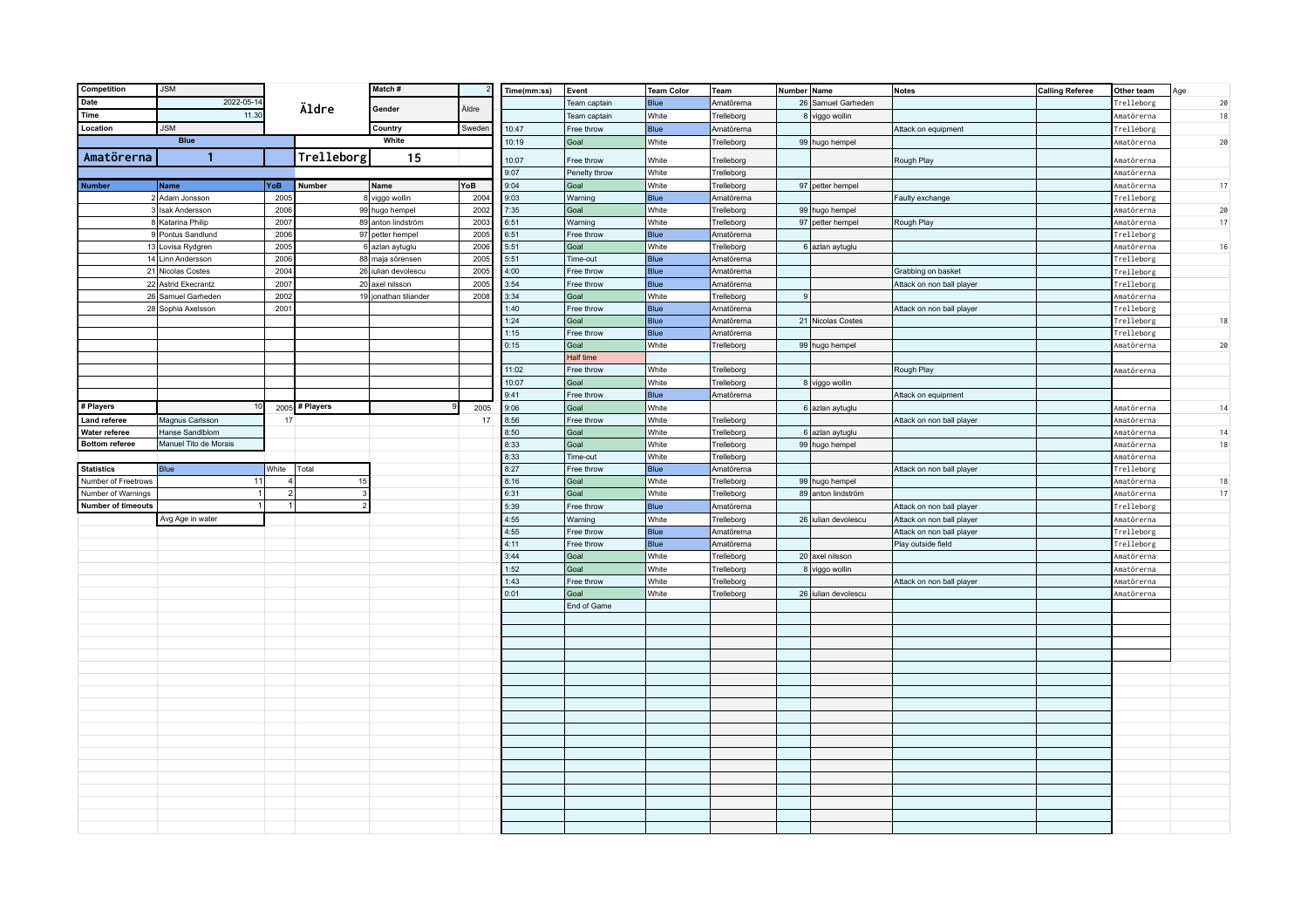| Competition               | <b>JSM</b>            |                |                | Match#                |        | Time(mm:ss)  | Event                     | <b>Team Color</b>    | Team                | Number Name |                       | <b>Notes</b>              | <b>Calling Referee</b> | Other team          | Age    |
|---------------------------|-----------------------|----------------|----------------|-----------------------|--------|--------------|---------------------------|----------------------|---------------------|-------------|-----------------------|---------------------------|------------------------|---------------------|--------|
| Date                      | 2022-05-14            |                |                | Gender                |        |              | Team captain              | <b>Blue</b>          | DKBY                |             | 9 Meja Lundin         |                           |                        | Trelleborg          | 17     |
| Time                      | 12.30                 |                | Yngre          |                       | Yngre  |              | Team captain              | White                | Trelleborg          |             | 6 azlan aytuglu       |                           |                        | DKB Y               | 16     |
| Location                  | <b>JSM</b>            |                |                | Country               | Sweden | 7:48         | Goal                      | White                | Trelleborg          |             | 24 gabriel welc       |                           |                        | DKB Y               | 13     |
|                           | <b>Blue</b>           |                |                | White                 |        | 5:59         | Goal                      | White                | Trelleborg          |             | 6 azlan aytuglu       |                           |                        | DKB Y               | 16     |
| DKB Y                     | $\theta$              |                | Trelleborg     | 8                     |        |              |                           |                      |                     |             |                       |                           |                        |                     |        |
|                           |                       |                |                |                       |        | 3:14<br>3:14 | Penelty throw<br>Time-out | <b>Blue</b><br>White | DKB Y<br>Trelleborg |             |                       | Grabbing on basket        |                        | Trelleborg<br>DKB Y |        |
| <b>Number</b>             | Name                  | YoB            | Number         | Name                  | YoB    | 3:10         | <b>Time Penelty</b>       | White                | Trelleborg          |             | 6 azlan aytuglu       | Rough Play                |                        | DKB Y               | 16     |
|                           | 42 Albin Berg         | 2006           |                | 6 azlan aytuglu       | 2006   | 0:38         | Goal                      | White                | Trelleborg          |             | 6 azlan aytuglu       |                           |                        | DKB Y               | $16\,$ |
|                           | 83 Elvira Klingvall   | 2009           |                | 9 emmy bermheden      | 2009   | 0:15         | Goal                      | White                | Trelleborg          |             | 88 maja sörensen      |                           |                        | DKB Y               | $17\,$ |
|                           | 72 Elvira Bendelin    | 2008           |                | 19 jonathan tiliander | 2008   | 0:06         | Goal                      | White                | Trelleborg          |             | 6 azlan aytuglu       |                           |                        | DKB Y               | 16     |
|                           | 75 My kummu           | 2010           |                | 22 emmy lindström     | 2008   |              | Half time                 |                      |                     |             |                       |                           |                        |                     |        |
|                           |                       |                |                | 88 maja sörensen      | 2005   | 7:26         | Penelty throw             | Blue                 | DKB Y               |             |                       | Grabbing on basket        |                        | Trelleborg          |        |
|                           | 9 Meja Lundin         | 2005           |                | $4$ liv farina        | 2008   | 5:40         | Goal                      | White                | Trelleborg          |             | 6 azlan aytuglu       |                           |                        | DKB Y               | 16     |
|                           | 37 Ruben Magnusson    | 2010           |                | 1 svante almgren      | 2009   | 4:07         | Goal                      | White                | Trelleborg          |             | 19 jonathan tiliander |                           |                        | DKB Y               | 14     |
|                           | 21 Signe Nilsson      | 2009           |                | 51 julia lindvall     | 2008   | 4:07         | Time-out                  | Blue                 | DKB Y               |             |                       |                           |                        | Trelleborg          |        |
|                           | 76 Disa Stålnäbb      | 2010           |                | $24$ gabriel welc     | 2009   | 3:08         | Goal                      | White                | Trelleborg          |             | 51 julia lindvall     |                           |                        | DKB Y               | 14     |
|                           |                       |                |                |                       |        | 2:49         | Free throw                | Blue                 | DKBY                |             |                       | Attack on non ball player |                        | Trelleborg          |        |
|                           | 24 Nova Högberg       | 2008           |                |                       |        | 2:10         | <b>Time Penelty</b>       | White                | Trelleborg          |             | 88 maja sörensen      |                           |                        | DKB Y               | 17     |
|                           | 79 Frida Fernlöf      | 2010           |                |                       |        | 2:10         | Free throw                | Blue                 | DKBY                |             |                       |                           |                        | Trelleborg          |        |
|                           | 3 Noa undsén          | 2009           |                |                       |        |              | End of Game               |                      |                     |             |                       |                           |                        |                     |        |
|                           | 20 Lykke hammander    | 2007           |                |                       |        |              |                           |                      |                     |             |                       |                           |                        |                     |        |
|                           |                       |                |                |                       |        |              |                           |                      |                     |             |                       |                           |                        |                     |        |
|                           |                       |                |                |                       |        |              |                           |                      |                     |             |                       |                           |                        |                     |        |
|                           |                       |                |                |                       |        |              |                           |                      |                     |             |                       |                           |                        |                     |        |
| # Players                 | 12                    |                | 2008 # Players |                       | 2008   |              |                           |                      |                     |             |                       |                           |                        |                     |        |
| <b>Land referee</b>       | Magnus Carlsson       | 14             |                |                       | 14     |              |                           |                      |                     |             |                       |                           |                        |                     |        |
| Water referee             | Kristian Eriksson     |                |                |                       |        |              |                           |                      |                     |             |                       |                           |                        |                     |        |
| <b>Bottom referee</b>     | Manuel Tito de Morais |                |                |                       |        |              |                           |                      |                     |             |                       |                           |                        |                     |        |
| <b>Statistics</b>         | Blue                  | White          | Total          |                       |        |              |                           |                      |                     |             |                       |                           |                        |                     |        |
| Number of Freetrows       | $\overline{2}$        | $\Omega$       | $\overline{2}$ |                       |        |              |                           |                      |                     |             |                       |                           |                        |                     |        |
| Number of Warnings        | 0                     | 0              | $\Omega$       |                       |        |              |                           |                      |                     |             |                       |                           |                        |                     |        |
| <b>Number of timeouts</b> | $\mathbf{1}$          | $\overline{1}$ | $\overline{2}$ |                       |        |              |                           |                      |                     |             |                       |                           |                        |                     |        |
|                           | Avg Age in water      |                |                |                       |        |              |                           |                      |                     |             |                       |                           |                        |                     |        |
|                           |                       |                |                |                       |        |              |                           |                      |                     |             |                       |                           |                        |                     |        |
|                           |                       |                |                |                       |        |              |                           |                      |                     |             |                       |                           |                        |                     |        |
|                           |                       |                |                |                       |        |              |                           |                      |                     |             |                       |                           |                        |                     |        |
|                           |                       |                |                |                       |        |              |                           |                      |                     |             |                       |                           |                        |                     |        |
|                           |                       |                |                |                       |        |              |                           |                      |                     |             |                       |                           |                        |                     |        |
|                           |                       |                |                |                       |        |              |                           |                      |                     |             |                       |                           |                        |                     |        |
|                           |                       |                |                |                       |        |              |                           |                      |                     |             |                       |                           |                        |                     |        |
|                           |                       |                |                |                       |        |              |                           |                      |                     |             |                       |                           |                        |                     |        |
|                           |                       |                |                |                       |        |              |                           |                      |                     |             |                       |                           |                        |                     |        |
|                           |                       |                |                |                       |        |              |                           |                      |                     |             |                       |                           |                        |                     |        |
|                           |                       |                |                |                       |        |              |                           |                      |                     |             |                       |                           |                        |                     |        |
|                           |                       |                |                |                       |        |              |                           |                      |                     |             |                       |                           |                        |                     |        |
|                           |                       |                |                |                       |        |              |                           |                      |                     |             |                       |                           |                        |                     |        |
|                           |                       |                |                |                       |        |              |                           |                      |                     |             |                       |                           |                        |                     |        |
|                           |                       |                |                |                       |        |              |                           |                      |                     |             |                       |                           |                        |                     |        |
|                           |                       |                |                |                       |        |              |                           |                      |                     |             |                       |                           |                        |                     |        |
|                           |                       |                |                |                       |        |              |                           |                      |                     |             |                       |                           |                        |                     |        |
|                           |                       |                |                |                       |        |              |                           |                      |                     |             |                       |                           |                        |                     |        |
|                           |                       |                |                |                       |        |              |                           |                      |                     |             |                       |                           |                        |                     |        |
|                           |                       |                |                |                       |        |              |                           |                      |                     |             |                       |                           |                        |                     |        |
|                           |                       |                |                |                       |        |              |                           |                      |                     |             |                       |                           |                        |                     |        |
|                           |                       |                |                |                       |        |              |                           |                      |                     |             |                       |                           |                        |                     |        |
|                           |                       |                |                |                       |        |              |                           |                      |                     |             |                       |                           |                        |                     |        |
|                           |                       |                |                |                       |        |              |                           |                      |                     |             |                       |                           |                        |                     |        |
|                           |                       |                |                |                       |        |              |                           |                      |                     |             |                       |                           |                        |                     |        |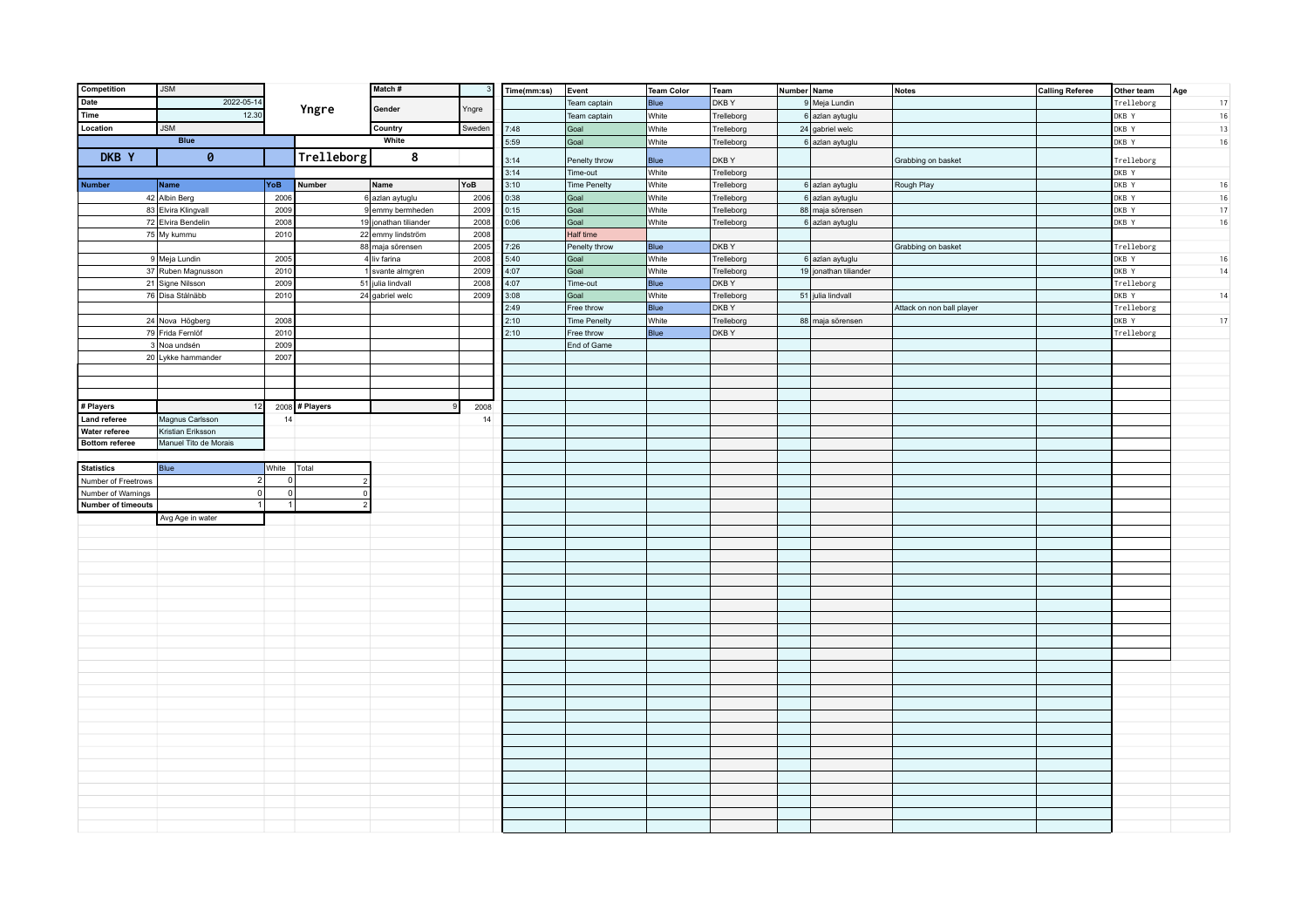| Competition                            | <b>JSM</b>                                 |              |                | Match#              |        | Time(mm:ss) | Event               | Team Color   | Team       | Number Name |                     | <b>Notes</b>              | <b>Calling Referee</b> | Other team | Age    |
|----------------------------------------|--------------------------------------------|--------------|----------------|---------------------|--------|-------------|---------------------|--------------|------------|-------------|---------------------|---------------------------|------------------------|------------|--------|
| Date                                   | 2022-05-14                                 |              | Äldre          |                     |        |             | Team captain        | White        | Amatörerna |             | 26 Samuel Garheden  |                           |                        | DKB Ä      | 20     |
| Time                                   | 14.30                                      |              |                | Gender              | Äldre  |             | Team captain        | Blue         | DKB Ä      |             | 55 Elias Swerdhjalt |                           |                        | Amatörerna | 18     |
| Location                               | <b>JSM</b>                                 |              |                | Country             | Sweden | 10:30       | <b>Time Penelty</b> | Blue         | DKB Ä      |             | 20 Lykke Hemmander  | Faulty exchange           |                        | Amatörerna | 15     |
|                                        | <b>Blue</b>                                |              |                | White               |        | 9:16        | Free throw          | Blue         | DKB Ä      |             |                     | Attack on head            |                        | Amatörerna |        |
| DKB Ä                                  | $\overline{1}$                             |              | Amatörerna     | $\overline{2}$      |        |             |                     |              | DKB Ä      |             |                     |                           |                        |            |        |
|                                        |                                            |              |                |                     |        | 7:19        | Goal<br>Half time   | Blue         |            |             | 77 Elis Lilebäck    |                           |                        | Amatörerna | 18     |
| <b>Number</b>                          | $\sqrt{\frac{1}{2}}$ Name                  | YoB          | Number         | Name                | YoB    | 9:10        | Free throw          | White        | Amatörerna |             |                     | Attack on non ball player |                        | DKB Ä      |        |
|                                        | 9 Meja Lundin                              | 2005         |                | 2 Adam Jonsson      | 2005   | 7:15        | Free throw          | Blue         | DKB Ä      |             |                     | Attack on non ball player |                        | Amatörerna |        |
|                                        | 42 Albin Berg                              | 2006         |                | 3 Isak Andersson    | 2006   | 6:53        | Free throw          | White        | Amatörerna |             |                     | Attack on non ball player |                        | DKB Ä      |        |
|                                        | 99 Leo Undsén                              | 2005         |                | 8 Katarina Philip   | 2007   | 4:40        | Goal                | White        | Amatörerna |             | 21 Nicolas Costes   |                           |                        | DKB Ä      | 18     |
|                                        | 10 Alrik Björk                             | 2003         |                | 9 Pontus Sandlund   | 2006   | 4:40        | Time-out            | Blue         | DKB Ä      |             |                     |                           |                        | Amatörerna |        |
|                                        | 8 Agnes Hoas                               | 2002         |                | 13 Lovisa Rydgren   | 2005   | 3:11        | Goal                | White        | Amatörerna |             | 21 Nicolas Costes   |                           |                        | DKB Ä      | $18\,$ |
|                                        | 20 Lykke Hemmander                         | 2007         |                | 14 Linn Andersson   | 2006   | 0:23        | Free throw          | <b>White</b> | Amatörerna |             |                     | Standing on letch         |                        | DKB Ä      |        |
|                                        | 88 Valter Wallin                           | 2005         |                | 21 Nicolas Costes   | 2004   |             | End of Game         |              |            |             |                     |                           |                        |            |        |
|                                        | 77 Elis Lilebäck                           | 2004         |                | 22 Astrid Ekecrantz | 2007   |             |                     |              |            |             |                     |                           |                        |            |        |
|                                        | 12 Felicia Johnsson                        | 1998         |                | 26 Samuel Garheden  | 2002   |             |                     |              |            |             |                     |                           |                        |            |        |
|                                        | 55 Elias Swerdhjalt                        | 2004         |                | 28 Sophia Axelsson  | 2001   |             |                     |              |            |             |                     |                           |                        |            |        |
|                                        |                                            |              |                |                     |        |             |                     |              |            |             |                     |                           |                        |            |        |
|                                        |                                            |              |                |                     |        |             |                     |              |            |             |                     |                           |                        |            |        |
|                                        |                                            |              |                |                     |        |             |                     |              |            |             |                     |                           |                        |            |        |
|                                        |                                            |              |                |                     |        |             |                     |              |            |             |                     |                           |                        |            |        |
|                                        |                                            |              |                |                     |        |             |                     |              |            |             |                     |                           |                        |            |        |
|                                        |                                            |              |                |                     |        |             |                     |              |            |             |                     |                           |                        |            |        |
|                                        |                                            |              |                |                     |        |             |                     |              |            |             |                     |                           |                        |            |        |
| # Players                              | 10                                         |              | 2004 # Players | 10                  | 2005   |             |                     |              |            |             |                     |                           |                        |            |        |
| Land referee                           | Therese Bäck                               | 18           |                |                     | 17     |             |                     |              |            |             |                     |                           |                        |            |        |
| Water referee<br><b>Bottom referee</b> | Kristian Eriksson<br>Manuel Tito de Morais |              |                |                     |        |             |                     |              |            |             |                     |                           |                        |            |        |
|                                        |                                            |              |                |                     |        |             |                     |              |            |             |                     |                           |                        |            |        |
| <b>Statistics</b>                      | Blue                                       | White        | Total          |                     |        |             |                     |              |            |             |                     |                           |                        |            |        |
| Number of Freetrows                    | 2 <sup>1</sup>                             | $\mathbf{3}$ |                |                     |        |             |                     |              |            |             |                     |                           |                        |            |        |
| Number of Warnings                     | 0                                          | 0            | $\Omega$       |                     |        |             |                     |              |            |             |                     |                           |                        |            |        |
| <b>Number of timeouts</b>              | $\vert$ 1                                  | 0            |                |                     |        |             |                     |              |            |             |                     |                           |                        |            |        |
|                                        | Avg Age in water                           |              |                |                     |        |             |                     |              |            |             |                     |                           |                        |            |        |
|                                        |                                            |              |                |                     |        |             |                     |              |            |             |                     |                           |                        |            |        |
|                                        |                                            |              |                |                     |        |             |                     |              |            |             |                     |                           |                        |            |        |
|                                        |                                            |              |                |                     |        |             |                     |              |            |             |                     |                           |                        |            |        |
|                                        |                                            |              |                |                     |        |             |                     |              |            |             |                     |                           |                        |            |        |
|                                        |                                            |              |                |                     |        |             |                     |              |            |             |                     |                           |                        |            |        |
|                                        |                                            |              |                |                     |        |             |                     |              |            |             |                     |                           |                        |            |        |
|                                        |                                            |              |                |                     |        |             |                     |              |            |             |                     |                           |                        |            |        |
|                                        |                                            |              |                |                     |        |             |                     |              |            |             |                     |                           |                        |            |        |
|                                        |                                            |              |                |                     |        |             |                     |              |            |             |                     |                           |                        |            |        |
|                                        |                                            |              |                |                     |        |             |                     |              |            |             |                     |                           |                        |            |        |
|                                        |                                            |              |                |                     |        |             |                     |              |            |             |                     |                           |                        |            |        |
|                                        |                                            |              |                |                     |        |             |                     |              |            |             |                     |                           |                        |            |        |
|                                        |                                            |              |                |                     |        |             |                     |              |            |             |                     |                           |                        |            |        |
|                                        |                                            |              |                |                     |        |             |                     |              |            |             |                     |                           |                        |            |        |
|                                        |                                            |              |                |                     |        |             |                     |              |            |             |                     |                           |                        |            |        |
|                                        |                                            |              |                |                     |        |             |                     |              |            |             |                     |                           |                        |            |        |
|                                        |                                            |              |                |                     |        |             |                     |              |            |             |                     |                           |                        |            |        |
|                                        |                                            |              |                |                     |        |             |                     |              |            |             |                     |                           |                        |            |        |
|                                        |                                            |              |                |                     |        |             |                     |              |            |             |                     |                           |                        |            |        |
|                                        |                                            |              |                |                     |        |             |                     |              |            |             |                     |                           |                        |            |        |
|                                        |                                            |              |                |                     |        |             |                     |              |            |             |                     |                           |                        |            |        |
|                                        |                                            |              |                |                     |        |             |                     |              |            |             |                     |                           |                        |            |        |
|                                        |                                            |              |                |                     |        |             |                     |              |            |             |                     |                           |                        |            |        |
|                                        |                                            |              |                |                     |        |             |                     |              |            |             |                     |                           |                        |            |        |
|                                        |                                            |              |                |                     |        |             |                     |              |            |             |                     |                           |                        |            |        |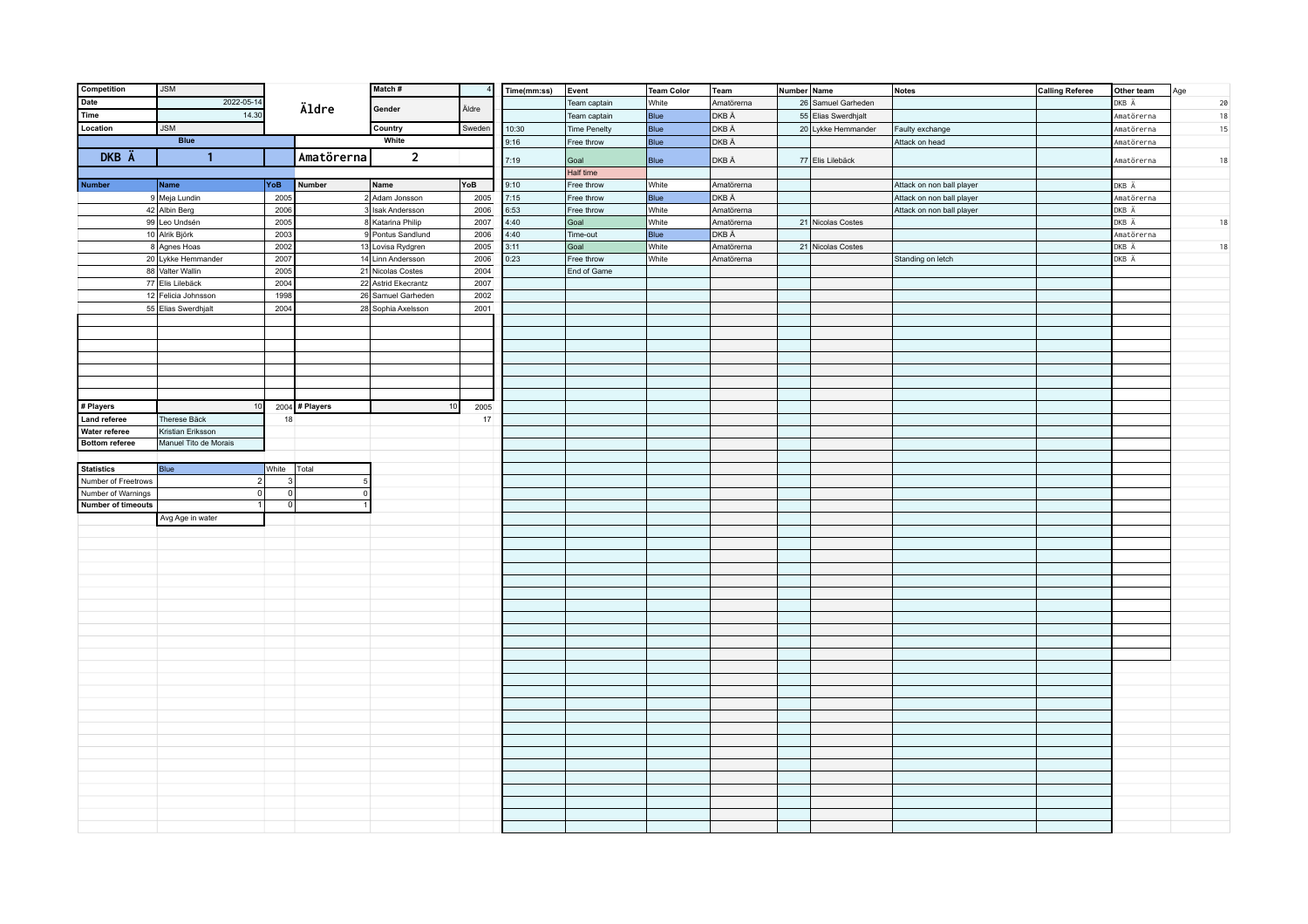| Competition                            | <b>JSM</b>                               |              |                | Match#                                |              | Time(mm:ss)  | Event                 | Team Color           | Team                     | Number Name        | <b>Notes</b>              | <b>Calling Referee</b> | Other team          | Age    |
|----------------------------------------|------------------------------------------|--------------|----------------|---------------------------------------|--------------|--------------|-----------------------|----------------------|--------------------------|--------------------|---------------------------|------------------------|---------------------|--------|
| Date                                   | 2022-05-14                               |              |                | Gender                                |              |              | Team captain          | Blue                 | Malmö                    | 3 Isak Andersson   |                           |                        | Trelleborg          | $16\,$ |
| Time                                   | 15.30                                    |              | Yngre          |                                       | Yngre        |              | Team captain          | White                | Trelleborg               | 6 azlan aytuglu    |                           |                        | Malmö               | 16     |
| Location                               | <b>JSM</b>                               |              |                | Country                               | Sweden       | 7:39         | Goal                  | Blue                 | Malmö                    | 3 Isak Andersson   |                           |                        | Trelleborg          | 16     |
|                                        | <b>Blue</b>                              |              |                | White                                 |              | 7:10         | Goal                  | White                | Trelleborg               | 6 azlan aytuglu    |                           |                        | Malmö               | 16     |
| Malmö                                  | $\overline{7}$                           |              | Trelleborg     | 5                                     |              |              |                       |                      |                          |                    |                           |                        |                     |        |
|                                        |                                          |              |                |                                       |              | 5:57         | Goal                  | White                | Trelleborg               | 6 azlan aytuglu    |                           |                        | Malmö               | $16$   |
|                                        |                                          |              |                |                                       |              | 5:42         | Goal                  | <b>Blue</b>          | Malmö                    | 8 Morris White     |                           |                        | Trelleborg          | 14     |
| <b>Number</b>                          | Name                                     | YoB          | <b>Number</b>  | Name                                  | YoB          | 4:40         | <b>Time Penelty</b>   | Blue                 | Malmö                    | 2 Alfred Emmerfors | Faulty exchange           |                        | Trelleborg          | 14     |
|                                        | 1 Oskar Österlund                        | 2010         |                | 6 azlan aytuglu                       | 2006         | 4:40         | Time-out              | Blue                 | Malmö                    |                    |                           |                        | Trelleborg          |        |
|                                        | 2 Alfred Emmerfors                       | 2008         |                | 9 emmy bermheden                      | 2009         | 4:40         | Free throw<br>Goal    | White<br>Blue        | Trelleborg               |                    | Faulty exchange           |                        | Malmö               |        |
|                                        | 3 Isak Andersson                         | 2006         |                | 19 jonathan tiliander                 | 2008         | 3:29<br>2:55 | Goal                  |                      | Malmö                    | 3 Isak Andersson   |                           |                        | Trelleborg          | 16     |
|                                        | 4 Thea Karlsson<br>26 Lovisa Rydgren     | 2008<br>2005 |                | 22 emmy lindström<br>88 maja sörensen | 2008<br>2005 | 2:35         |                       | White<br><b>Blue</b> | Trelleborg<br>Malmö      | 6 azlan aytuglu    |                           |                        | Malmö<br>Trelleborg | 16     |
|                                        | 8 Morris White                           |              |                | 4 liv farina                          |              |              | Free throw<br>Goal    |                      |                          |                    | Attack on non ball player |                        |                     |        |
|                                        |                                          | 2008         |                |                                       | 2008         | 1:39         |                       | White                | Trelleborg               | 6 azlan aytuglu    |                           |                        | Malmö               | 16     |
|                                        | 16 Sixten Nilsson<br>9 Pontus Sandlund   | 2008         |                | 1 svante almgren                      | 2009<br>2008 | 1:39<br>0:45 | Time-out<br>Goal      | White<br>Blue        | Trelleborg               |                    |                           |                        | Malmö               |        |
|                                        |                                          | 2006         |                | 51 julia lindvall                     |              |              |                       | Blue                 | Malmö                    | 3 Isak Andersson   |                           |                        | Trelleborg          | 16     |
|                                        | 14 Linn Andersson                        | 2006         |                | 24 gabriel welc                       | 2009         | 0:16         | Goal                  |                      | Malmö                    | 3 Isak Andersson   |                           |                        | Trelleborg          | 16     |
|                                        | 22 Astrid Ekencrantz                     | 2007         |                |                                       |              |              | Half time             |                      |                          |                    |                           |                        |                     |        |
|                                        | 23 Markus Alemo                          | 2006         |                |                                       |              | 5:27<br>5:18 | Penelty throw<br>Goal | White<br>White       | Trelleborg<br>Trelleborg |                    | Shoulder in basket        |                        | Malmö<br>Malmö      | 16     |
|                                        |                                          |              |                |                                       |              | 5:06         | Goal                  | Blue                 |                          | 6 azlan aytuglu    |                           |                        | Trelleborg          |        |
|                                        |                                          |              |                |                                       |              | 2:35         |                       | Blue                 | Malmö<br>Malmö           | 9 Pontus Sandlund  |                           |                        | Trelleborg          | 16     |
|                                        |                                          |              |                |                                       |              | 2:26         | Penelty throw<br>Goal | Blue                 | Malmö                    | 9 Pontus Sandlund  | Shoulder in basket        |                        | Trelleborg          |        |
|                                        |                                          |              |                |                                       |              |              |                       |                      |                          |                    |                           |                        |                     | 16     |
|                                        |                                          |              |                |                                       |              |              | End of Game           |                      |                          |                    |                           |                        |                     |        |
|                                        |                                          |              |                |                                       |              |              |                       |                      |                          |                    |                           |                        |                     |        |
| # Players                              |                                          |              | 2007 # Players |                                       | 2008         |              |                       |                      |                          |                    |                           |                        |                     |        |
| <b>Land referee</b>                    | Kristian Eriksson                        | 15           |                |                                       | 14           |              |                       |                      |                          |                    |                           |                        |                     |        |
| Water referee<br><b>Bottom referee</b> | Magnus Carlsson<br>Manuel Tito de Morais |              |                |                                       |              |              |                       |                      |                          |                    |                           |                        |                     |        |
|                                        |                                          |              |                |                                       |              |              |                       |                      |                          |                    |                           |                        |                     |        |
| <b>Statistics</b>                      | Blue                                     | White        | Total          |                                       |              |              |                       |                      |                          |                    |                           |                        |                     |        |
| Number of Freetrows                    | $\vert$                                  | 1            |                |                                       |              |              |                       |                      |                          |                    |                           |                        |                     |        |
| Number of Warnings                     | 0                                        | 0            | $\mathbf{r}$   |                                       |              |              |                       |                      |                          |                    |                           |                        |                     |        |
| <b>Number of timeouts</b>              | 1                                        | 1            |                |                                       |              |              |                       |                      |                          |                    |                           |                        |                     |        |
|                                        | Avg Age in water                         |              |                |                                       |              |              |                       |                      |                          |                    |                           |                        |                     |        |
|                                        |                                          |              |                |                                       |              |              |                       |                      |                          |                    |                           |                        |                     |        |
|                                        |                                          |              |                |                                       |              |              |                       |                      |                          |                    |                           |                        |                     |        |
|                                        |                                          |              |                |                                       |              |              |                       |                      |                          |                    |                           |                        |                     |        |
|                                        |                                          |              |                |                                       |              |              |                       |                      |                          |                    |                           |                        |                     |        |
|                                        |                                          |              |                |                                       |              |              |                       |                      |                          |                    |                           |                        |                     |        |
|                                        |                                          |              |                |                                       |              |              |                       |                      |                          |                    |                           |                        |                     |        |
|                                        |                                          |              |                |                                       |              |              |                       |                      |                          |                    |                           |                        |                     |        |
|                                        |                                          |              |                |                                       |              |              |                       |                      |                          |                    |                           |                        |                     |        |
|                                        |                                          |              |                |                                       |              |              |                       |                      |                          |                    |                           |                        |                     |        |
|                                        |                                          |              |                |                                       |              |              |                       |                      |                          |                    |                           |                        |                     |        |
|                                        |                                          |              |                |                                       |              |              |                       |                      |                          |                    |                           |                        |                     |        |
|                                        |                                          |              |                |                                       |              |              |                       |                      |                          |                    |                           |                        |                     |        |
|                                        |                                          |              |                |                                       |              |              |                       |                      |                          |                    |                           |                        |                     |        |
|                                        |                                          |              |                |                                       |              |              |                       |                      |                          |                    |                           |                        |                     |        |
|                                        |                                          |              |                |                                       |              |              |                       |                      |                          |                    |                           |                        |                     |        |
|                                        |                                          |              |                |                                       |              |              |                       |                      |                          |                    |                           |                        |                     |        |
|                                        |                                          |              |                |                                       |              |              |                       |                      |                          |                    |                           |                        |                     |        |
|                                        |                                          |              |                |                                       |              |              |                       |                      |                          |                    |                           |                        |                     |        |
|                                        |                                          |              |                |                                       |              |              |                       |                      |                          |                    |                           |                        |                     |        |
|                                        |                                          |              |                |                                       |              |              |                       |                      |                          |                    |                           |                        |                     |        |
|                                        |                                          |              |                |                                       |              |              |                       |                      |                          |                    |                           |                        |                     |        |
|                                        |                                          |              |                |                                       |              |              |                       |                      |                          |                    |                           |                        |                     |        |
|                                        |                                          |              |                |                                       |              |              |                       |                      |                          |                    |                           |                        |                     |        |
|                                        |                                          |              |                |                                       |              |              |                       |                      |                          |                    |                           |                        |                     |        |
|                                        |                                          |              |                |                                       |              |              |                       |                      |                          |                    |                           |                        |                     |        |
|                                        |                                          |              |                |                                       |              |              |                       |                      |                          |                    |                           |                        |                     |        |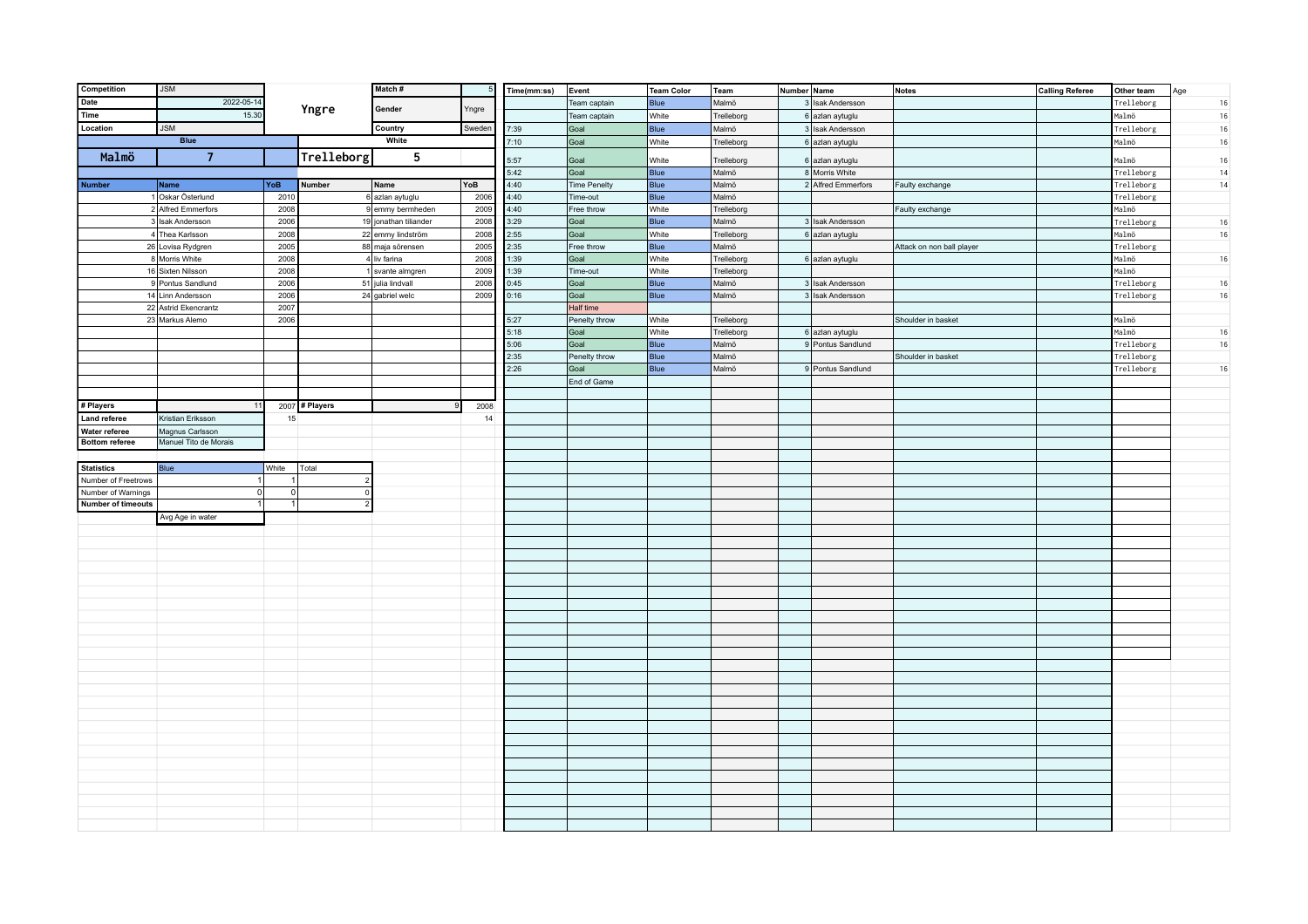| Competition               | <b>JSM</b>          |             |                  | Match#                |        | Time(mm:ss) | Event        | Team Color | Team       | Number Name |                       | Notes              | <b>Calling Referee</b> | Other team | Age |
|---------------------------|---------------------|-------------|------------------|-----------------------|--------|-------------|--------------|------------|------------|-------------|-----------------------|--------------------|------------------------|------------|-----|
| Date                      | 2022-05-14          |             |                  |                       |        |             | Team captain | Blue       | DKB Ä      |             | 55 Elias Swerdhjalt   |                    |                        | Trelleborg | 18  |
| Time                      | 16.30               |             | Äldre            | Gender                | Äldre  |             | Team captain | White      | Trelleborg |             |                       |                    |                        | DKB Ä      |     |
| Location                  | <b>JSM</b>          |             |                  | Country               | Sweden | 8:25        | Goal         | White      | Trelleborg |             | 19 jonathan tiliander |                    |                        | DKB Ä      | 14  |
|                           | <b>Blue</b>         |             |                  | White                 |        | 5:55        | Goal         | Blue       | DKB Ä      |             | 88 Valter Wallin      |                    |                        | Trelleborg | 17  |
| DKB Ä                     | 2 <sup>2</sup>      |             | Trelleborg       | 5                     |        |             |              |            |            |             |                       |                    |                        |            |     |
|                           |                     |             |                  |                       |        | 5:55        | Time-out     | White      | Trelleborg |             |                       |                    |                        | DKB Ä      |     |
|                           |                     |             |                  |                       |        | 5:35        | Referee ball |            |            |             |                       | Play outside field |                        |            |     |
| <b>Number</b>             | Name                | YoB         | Number           | Name                  | YoB    | 4:24        | Goal         | White      | Trelleborg |             | 88 maja sörensen      |                    |                        | DKB Ä      | 17  |
|                           | 9 Meja Lundin       | 2005        |                  | 8 viggo wollin        | 2004   | 2:56        | Goal         | White      | Trelleborg |             | 89 anton lindström    |                    |                        | DKB Ä      | 19  |
|                           | 42 Albin Berg       | 2006        |                  | 99 hugo hempel        | 2002   | 2:56        | Time-out     | Blue       | DKB Ä      |             |                       |                    |                        | Trelleborg |     |
|                           | 99 Leo Undsén       | 2005        |                  | 89 anton lindström    | 2003   | 0:37        | Goal         | Blue       | DKB Ä      |             | 55 Elias Swerdhjalt   |                    |                        | Trelleborg | 18  |
|                           | 10 Alrik Björk      | 2003        |                  | 97 petter hempel      | 2005   |             | Half time    |            |            |             |                       |                    |                        |            |     |
|                           | 8 Agnes Hoas        | 2002        |                  | 6 azlan aytuglu       | 2006   | 6:02        | Goal         | White      | Trelleborg |             | 97 petter hempel      |                    |                        | DKB Ä      | 17  |
|                           | 20 Lykke Hemmander  | 2007        |                  | 88 maja sörensen      | 2005   | 6:02        | Time-out     | Blue       | DKB Ä      |             |                       |                    |                        | Trelleborg |     |
|                           | 88 Valter Wallin    | 2005        |                  | 26 iulian devolescu   | 2005   | 1:14        | Goal         | White      | Trelleborg |             | 26 iulian devolescu   |                    |                        | DKB Ä      | 17  |
|                           | 77 Elis Lilebäck    | 2004        |                  | 20 axel nilsson       | 2005   |             | End of Game  |            |            |             |                       |                    |                        |            |     |
|                           | 12 Felicia Johnsson | 1998        |                  | 19 jonathan tiliander | 2008   |             |              |            |            |             |                       |                    |                        |            |     |
|                           | 55 Elias Swerdhjalt | 2004        |                  |                       |        |             |              |            |            |             |                       |                    |                        |            |     |
|                           |                     |             |                  |                       |        |             |              |            |            |             |                       |                    |                        |            |     |
|                           |                     |             |                  |                       |        |             |              |            |            |             |                       |                    |                        |            |     |
|                           |                     |             |                  |                       |        |             |              |            |            |             |                       |                    |                        |            |     |
|                           |                     |             |                  |                       |        |             |              |            |            |             |                       |                    |                        |            |     |
|                           |                     |             |                  |                       |        |             |              |            |            |             |                       |                    |                        |            |     |
|                           |                     |             |                  |                       |        |             |              |            |            |             |                       |                    |                        |            |     |
|                           |                     |             |                  |                       |        |             |              |            |            |             |                       |                    |                        |            |     |
| # Players                 | 10                  |             | $2004$ # Players |                       | 2005   |             |              |            |            |             |                       |                    |                        |            |     |
| <b>Land referee</b>       | Magnus Carlsson     | 18          |                  |                       | 17     |             |              |            |            |             |                       |                    |                        |            |     |
| Water referee             | Therese Bäck        |             |                  |                       |        |             |              |            |            |             |                       |                    |                        |            |     |
| <b>Bottom referee</b>     | Kristian Eriksson   |             |                  |                       |        |             |              |            |            |             |                       |                    |                        |            |     |
|                           |                     |             |                  |                       |        |             |              |            |            |             |                       |                    |                        |            |     |
| <b>Statistics</b>         | Blue                | White       | Total            |                       |        |             |              |            |            |             |                       |                    |                        |            |     |
| Number of Freetrows       | 0                   | $\Omega$    | $\Omega$         |                       |        |             |              |            |            |             |                       |                    |                        |            |     |
| Number of Warnings        | 0                   | $\mathbf 0$ | $\Omega$         |                       |        |             |              |            |            |             |                       |                    |                        |            |     |
| <b>Number of timeouts</b> | 2                   | 1           |                  |                       |        |             |              |            |            |             |                       |                    |                        |            |     |
|                           | Avg Age in water    |             |                  |                       |        |             |              |            |            |             |                       |                    |                        |            |     |
|                           |                     |             |                  |                       |        |             |              |            |            |             |                       |                    |                        |            |     |
|                           |                     |             |                  |                       |        |             |              |            |            |             |                       |                    |                        |            |     |
|                           |                     |             |                  |                       |        |             |              |            |            |             |                       |                    |                        |            |     |
|                           |                     |             |                  |                       |        |             |              |            |            |             |                       |                    |                        |            |     |
|                           |                     |             |                  |                       |        |             |              |            |            |             |                       |                    |                        |            |     |
|                           |                     |             |                  |                       |        |             |              |            |            |             |                       |                    |                        |            |     |
|                           |                     |             |                  |                       |        |             |              |            |            |             |                       |                    |                        |            |     |
|                           |                     |             |                  |                       |        |             |              |            |            |             |                       |                    |                        |            |     |
|                           |                     |             |                  |                       |        |             |              |            |            |             |                       |                    |                        |            |     |
|                           |                     |             |                  |                       |        |             |              |            |            |             |                       |                    |                        |            |     |
|                           |                     |             |                  |                       |        |             |              |            |            |             |                       |                    |                        |            |     |
|                           |                     |             |                  |                       |        |             |              |            |            |             |                       |                    |                        |            |     |
|                           |                     |             |                  |                       |        |             |              |            |            |             |                       |                    |                        |            |     |
|                           |                     |             |                  |                       |        |             |              |            |            |             |                       |                    |                        |            |     |
|                           |                     |             |                  |                       |        |             |              |            |            |             |                       |                    |                        |            |     |
|                           |                     |             |                  |                       |        |             |              |            |            |             |                       |                    |                        |            |     |
|                           |                     |             |                  |                       |        |             |              |            |            |             |                       |                    |                        |            |     |
|                           |                     |             |                  |                       |        |             |              |            |            |             |                       |                    |                        |            |     |
|                           |                     |             |                  |                       |        |             |              |            |            |             |                       |                    |                        |            |     |
|                           |                     |             |                  |                       |        |             |              |            |            |             |                       |                    |                        |            |     |
|                           |                     |             |                  |                       |        |             |              |            |            |             |                       |                    |                        |            |     |
|                           |                     |             |                  |                       |        |             |              |            |            |             |                       |                    |                        |            |     |
|                           |                     |             |                  |                       |        |             |              |            |            |             |                       |                    |                        |            |     |
|                           |                     |             |                  |                       |        |             |              |            |            |             |                       |                    |                        |            |     |
|                           |                     |             |                  |                       |        |             |              |            |            |             |                       |                    |                        |            |     |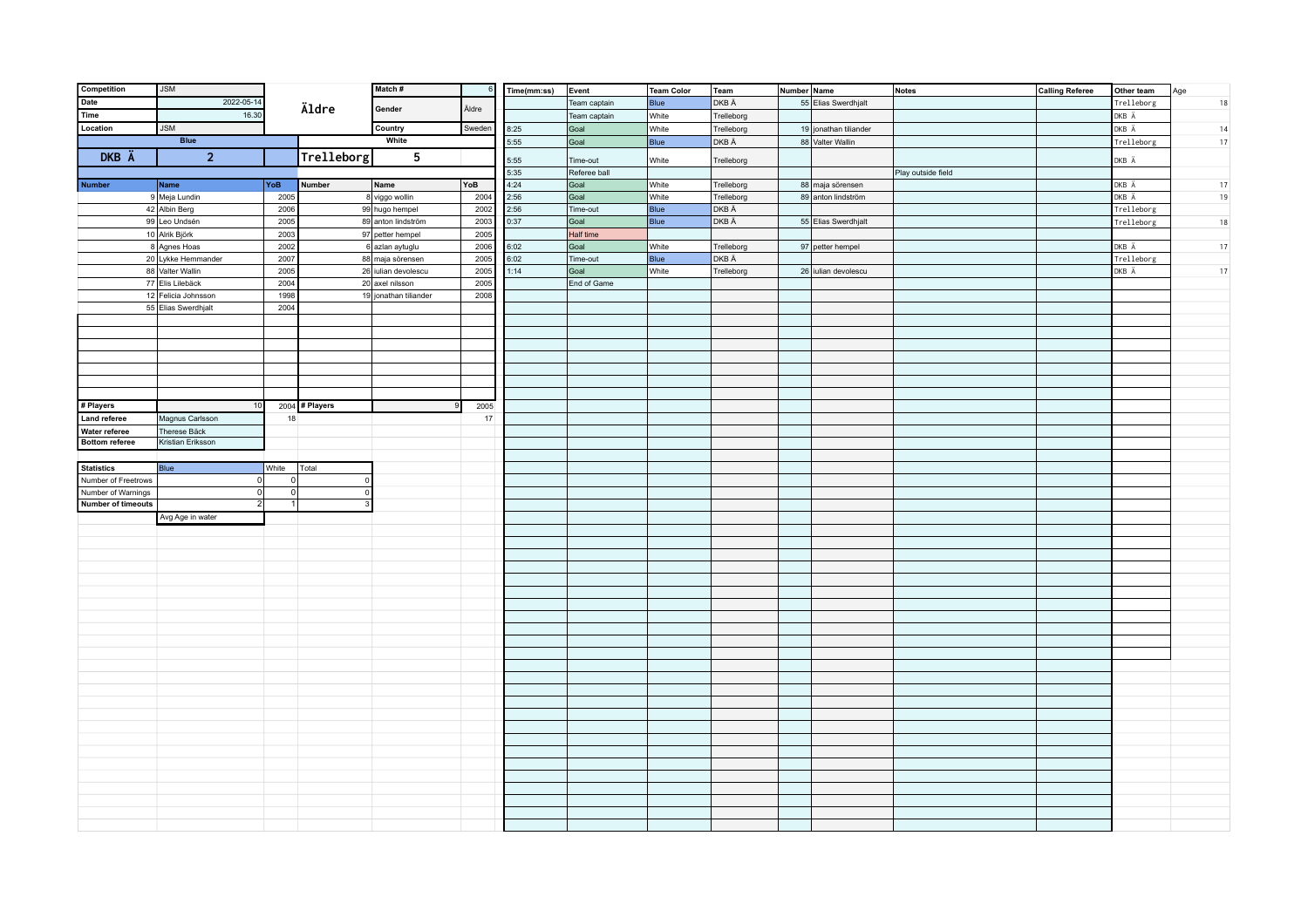| Competition               | <b>JSM</b>                |                  |                | Match#                              |             | Time(mm:ss)  | Event        | Team Color    | Team                | Number Name                          | <b>Notes</b>       | <b>Calling Referee</b> | Other team          | Age              |
|---------------------------|---------------------------|------------------|----------------|-------------------------------------|-------------|--------------|--------------|---------------|---------------------|--------------------------------------|--------------------|------------------------|---------------------|------------------|
| Date                      | 2022-05-15                |                  |                | Gender                              |             |              | Team captain | Blue          | Malmö               | 3 Isak Andersson                     |                    |                        | Trelleborg          | $16\,$           |
| Time                      | 09.00                     |                  | Yngre          |                                     | Yngre       |              | Team captain | White         | Trelleborg          | 6 azlan aytuglu                      |                    |                        | Malmö               | 16               |
| Location                  | <b>JSM</b>                |                  |                | Country                             | Sweden      | 11:41        | Goal         | Blue          | Malmö               | 3 Isak Andersson                     |                    |                        | Trelleborg          | 16               |
|                           | <b>Blue</b>               |                  |                | White                               |             | 10:43        | Goal         | <b>Blue</b>   | Malmö               | 14 Linn Andersson                    |                    |                        | Trelleborg          | 16               |
| Malmö                     | 9                         |                  | Trelleborg     | 6                                   |             |              |              |               |                     |                                      |                    |                        |                     |                  |
|                           |                           |                  |                |                                     |             | 10:11        | Goal         | <b>Blue</b>   | Malmö               | 9 Pontus Sandlund                    |                    |                        | Trelleborg          | 16               |
|                           |                           |                  |                |                                     |             | 10:11        | Time-out     | White         | Trelleborg          | 9 Pontus Sandlund                    |                    |                        | Malmö               |                  |
| <b>Number</b>             | Name<br>1 Oskar Österlund | YoB<br>2010      | <b>Number</b>  | Name                                | YoB<br>2006 | 9:41         | Goal<br>Goal | Blue<br>White | Malmö<br>Trelleborg |                                      |                    |                        | Trelleborg<br>Malmö | 16               |
|                           | 2 Alfred Emmerfors        | 2008             |                | 6 azlan aytuglu<br>9 emmy bermheden | 2009        | 8:12<br>4:25 | Goal         | Blue          | Malmö               | 6 azlan aytuglu<br>9 Pontus Sandlund |                    |                        | Trelleborg          | $16\,$<br>$16\,$ |
|                           | 3 Isak Andersson          | 2006             |                | 19 jonathan tiliander               | 2008        | 3:55         | Goal         | White         | Trelleborg          | 6 azlan aytuglu                      |                    |                        | Malmö               | 16               |
|                           | 4 Thea Karlsson           | 2008             |                | 22 emmy lindström                   | 2008        | 3:47         | Goal         | Blue          | Malmö               | 3 Isak Andersson                     |                    |                        | Trelleborg          | 16               |
|                           | 26 Lovisa Rydgren         | 2005             |                | 88 maja sörensen                    | 2005        | 1:01         | Goal         | White         | Trelleborg          | 6 azlan aytuglu                      |                    |                        | Malmö               | $16\,$           |
|                           | 8 Morris White            | 2008             |                | 4 liv farina                        | 2008        |              | Half time    |               |                     |                                      |                    |                        |                     |                  |
|                           | 16 Sixten Nilsson         | 2008             |                | 1 svante almgren                    | 2009        | 12:00        | Warning      | White         | Trelleborg          | 88 maja sörensen                     | Grabbing on basket |                        | Malmö               | 17               |
|                           | 9 Pontus Sandlund         | 2006             |                | 51 julia lindvall                   | 2008        | 11:33        | Goal         | Blue          | Malmö               | 13 Noa Järund                        |                    |                        | Trelleborg          | 15               |
|                           | 14 Linn Andersson         | 2006             |                | 24 gabriel welc                     | 2009        | 11:22        | Goal         | White         | Trelleborg          | 6 azlan aytuglu                      |                    |                        | Malmö               | 16               |
|                           | 22 Astrid Ekencrantz      | 2007             |                |                                     |             | 10:33        | Referee ball |               |                     |                                      | Play outside field |                        |                     |                  |
|                           | 23 Markus Alemo           | 2006             |                |                                     |             | 9:22         | Free throw   | White         | Trelleborg          |                                      | Rough Play         |                        | Malmö               |                  |
|                           | 13 Noa Järund             | 2007             |                |                                     |             | 7:58         | Goal         | Blue          | Malmö               | 3 Isak Andersson                     |                    |                        | Trelleborg          | 16               |
|                           |                           |                  |                |                                     |             | 5:20         | Goal         | Blue          | Malmö               | 3 Isak Andersson                     |                    |                        | Trelleborg          | 16               |
|                           |                           |                  |                |                                     |             | 4:34         | Goal         | White         | Trelleborg          | 6 azlan aytuglu                      |                    |                        | Malmö               | 16               |
|                           |                           |                  |                |                                     |             | 4:20         | Free throw   | Blue          | Malmö               |                                      | Attack on head     |                        | Trelleborg          |                  |
|                           |                           |                  |                |                                     |             | 1:54         | Free throw   | White         | Trelleborg          |                                      | Rough Play         |                        |                     |                  |
|                           |                           |                  |                |                                     |             | 0:04         | Goal         | White         | Trelleborg          | 6 azlan aytuglu                      |                    |                        |                     |                  |
| # Players                 | 12                        |                  | 2007 # Players |                                     | 2008        |              | End of Game  |               |                     |                                      |                    |                        |                     |                  |
| <b>Land referee</b>       | Therese Bäck              | 15               |                |                                     | 14          |              |              |               |                     |                                      |                    |                        |                     |                  |
| Water referee             | Kristian Eriksson         |                  |                |                                     |             |              |              |               |                     |                                      |                    |                        |                     |                  |
| <b>Bottom referee</b>     | Manuel Tlto de Morais     |                  |                |                                     |             |              |              |               |                     |                                      |                    |                        |                     |                  |
|                           |                           |                  |                |                                     |             |              |              |               |                     |                                      |                    |                        |                     |                  |
| <b>Statistics</b>         | Blue                      | White            | Total          |                                     |             |              |              |               |                     |                                      |                    |                        |                     |                  |
| Number of Freetrows       | $\vert$                   | $\left  \right $ |                |                                     |             |              |              |               |                     |                                      |                    |                        |                     |                  |
| Number of Warnings        | 0                         | 1                |                |                                     |             |              |              |               |                     |                                      |                    |                        |                     |                  |
| <b>Number of timeouts</b> | 0                         | 1                |                |                                     |             |              |              |               |                     |                                      |                    |                        |                     |                  |
|                           | Avg Age in water          |                  |                |                                     |             |              |              |               |                     |                                      |                    |                        |                     |                  |
|                           |                           |                  |                |                                     |             |              |              |               |                     |                                      |                    |                        |                     |                  |
|                           |                           |                  |                |                                     |             |              |              |               |                     |                                      |                    |                        |                     |                  |
|                           |                           |                  |                |                                     |             |              |              |               |                     |                                      |                    |                        |                     |                  |
|                           |                           |                  |                |                                     |             |              |              |               |                     |                                      |                    |                        |                     |                  |
|                           |                           |                  |                |                                     |             |              |              |               |                     |                                      |                    |                        |                     |                  |
|                           |                           |                  |                |                                     |             |              |              |               |                     |                                      |                    |                        |                     |                  |
|                           |                           |                  |                |                                     |             |              |              |               |                     |                                      |                    |                        |                     |                  |
|                           |                           |                  |                |                                     |             |              |              |               |                     |                                      |                    |                        |                     |                  |
|                           |                           |                  |                |                                     |             |              |              |               |                     |                                      |                    |                        |                     |                  |
|                           |                           |                  |                |                                     |             |              |              |               |                     |                                      |                    |                        |                     |                  |
|                           |                           |                  |                |                                     |             |              |              |               |                     |                                      |                    |                        |                     |                  |
|                           |                           |                  |                |                                     |             |              |              |               |                     |                                      |                    |                        |                     |                  |
|                           |                           |                  |                |                                     |             |              |              |               |                     |                                      |                    |                        |                     |                  |
|                           |                           |                  |                |                                     |             |              |              |               |                     |                                      |                    |                        |                     |                  |
|                           |                           |                  |                |                                     |             |              |              |               |                     |                                      |                    |                        |                     |                  |
|                           |                           |                  |                |                                     |             |              |              |               |                     |                                      |                    |                        |                     |                  |
|                           |                           |                  |                |                                     |             |              |              |               |                     |                                      |                    |                        |                     |                  |
|                           |                           |                  |                |                                     |             |              |              |               |                     |                                      |                    |                        |                     |                  |
|                           |                           |                  |                |                                     |             |              |              |               |                     |                                      |                    |                        |                     |                  |
|                           |                           |                  |                |                                     |             |              |              |               |                     |                                      |                    |                        |                     |                  |
|                           |                           |                  |                |                                     |             |              |              |               |                     |                                      |                    |                        |                     |                  |
|                           |                           |                  |                |                                     |             |              |              |               |                     |                                      |                    |                        |                     |                  |
|                           |                           |                  |                |                                     |             |              |              |               |                     |                                      |                    |                        |                     |                  |
|                           |                           |                  |                |                                     |             |              |              |               |                     |                                      |                    |                        |                     |                  |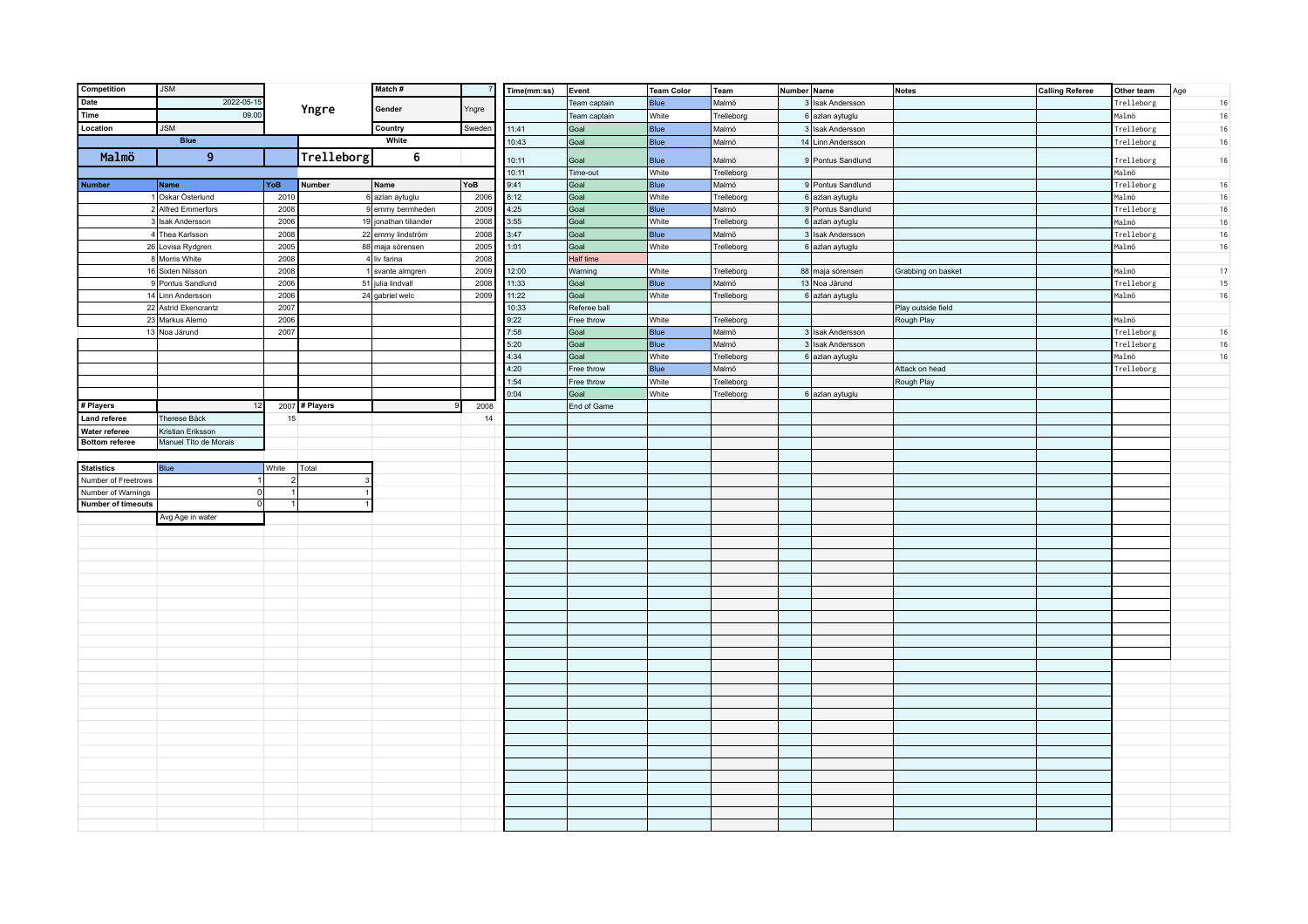| Competition                | <b>JSM</b>                             |                |                | Match#                                 |              | Time(mm:ss)  | Event                  | <b>Team Color</b> | <b>Team</b>              | Number Name |                       | <b>Notes</b>              | <b>Calling Referee</b> | Other team                             | Age       |
|----------------------------|----------------------------------------|----------------|----------------|----------------------------------------|--------------|--------------|------------------------|-------------------|--------------------------|-------------|-----------------------|---------------------------|------------------------|----------------------------------------|-----------|
| <b>Date</b>                | 2022-05-15                             |                |                |                                        |              |              | Team captain           | Blue              | Trelleborg               |             | 8 viggo wollin        |                           |                        | <i><b>Amatörerna</b></i>               | $18\,$    |
| Time                       | 11.00                                  |                | Äldre          | Gender                                 | Äldre        |              | Team captain           | White             | Amatörerna               |             | 26 Samuel Garheden    |                           |                        | Trelleborg                             | 20        |
| Location                   | <b>JSM</b>                             |                |                | Country                                | Sweden       | 13:54        | Goal                   | <b>Blue</b>       | Trelleborg               |             | 89 anton lindström    |                           |                        | <i><b>Amatörerna</b></i>               | 19        |
|                            | <b>Blue</b>                            |                |                | White                                  |              | 13:19        | Free throw             | Blue              | Trelleborg               |             |                       | Rough Play                |                        | <i><b>Amatörerna</b></i>               |           |
| Trelleborg                 | 15                                     |                | Amatörerna     | $\mathbf{1}$                           |              |              |                        |                   |                          |             |                       |                           |                        |                                        |           |
|                            |                                        |                |                |                                        |              | 13:09        | Free throw             | White             | Amatörerna               |             |                       | Grabbing on basket        |                        | Trelleborg                             |           |
|                            |                                        |                |                |                                        |              | 12:10        | Goal                   | Blue              | Trelleborg               |             | 97 petter hempel      |                           |                        | Amatörerna                             | 17        |
| <b>Number</b>              | Name                                   | YoB            | Number         | Name                                   | YoB          | 11:24        | Free throw             | White             | Amatörerna               |             |                       | Attack on non ball player |                        | Trelleborg                             |           |
|                            | 8 viggo wollin                         | 2004           |                | 2 Adam Jonsson                         | 2005         | 10:47        | Free throw             | Blue              | Trelleborg               |             |                       | Attack on non ball player |                        | Amatörerna                             |           |
|                            | 99 hugo hempel                         | 2002           |                | 3 Isak Andersson                       | 2006         | 9:34         | Goal                   | Blue              | Trelleborg               |             | 6 azlan aytuglu       |                           |                        | Amatörerna                             | 16        |
|                            | 89 anton lindström<br>97 petter hempel | 2003<br>2005   |                | 8 Katarina Philip<br>9 Pontus Sandlund | 2007         | 9:34<br>9:22 | Time-out<br>Free throw | Blue<br>White     | Trelleborg<br>Amatörerna |             |                       |                           |                        | <i><b>Amatörerna</b></i><br>Trelleborg |           |
|                            | 6 azlan aytuglu                        | 2006           |                | 13 Lovisa Rydgren                      | 2006<br>2005 | 9:15         | <b>Time Penelty</b>    | <b>Blue</b>       | Trelleborg               |             | 99 hugo hempel        | Rough Play<br>Rough Play  |                        | Amatörerna                             | 20        |
|                            | 88 maja sörensen                       | 2005           |                | 14 Linn Andersson                      | 2006         | 7:13         | Free throw             | White             | Amatörerna               |             |                       | Rough Play                |                        | Trelleborg                             |           |
|                            | 26 iulian devolescu                    | 2005           |                | 21 Nicolas Costes                      | 2004         | 7:13         | <b>Time Penelty</b>    | Blue              | Trelleborg               |             | 89 anton lindström    | Faulty exchange           |                        | <i><b>\matörerna</b></i>               | 19        |
|                            | 20 axel nilsson                        | 2005           |                | 22 Astrid Ekecrantz                    | 2007         | 5:58         | Goal                   | Blue              | Trelleborg               |             | 99 hugo hempel        |                           |                        | Amatörerna                             | 20        |
|                            | 19 jonathan tiliander                  | 2008           |                | 26 Samuel Garheden                     | 2002         | 4:41         | Free throw             | <b>Blue</b>       | Trelleborg               |             |                       | Attack on head            |                        | Amatörerna                             |           |
|                            | 22 emmy lindström                      | 2008           |                | 28 Sophia Axelsson                     | 2001         | 4:18         | Goal                   | Blue              | Trelleborg               |             | 97 petter hempel      |                           |                        | Amatörerna                             | 17        |
|                            | 9 emmy bermheden                       | 2009           |                |                                        |              | 2:29         | Goal                   | Blue              | Trelleborg               |             | 99 hugo hempel        |                           |                        | Amatörerna                             | $2\theta$ |
|                            | 51 julia lindvall                      | 2008           |                |                                        |              | 2:29         | Time-out               | White             | Amatörerna               |             |                       |                           |                        | Trelleborg                             |           |
|                            |                                        |                |                |                                        |              | 2:12         | <b>Time Penelty</b>    | Blue              | Trelleborg               |             | 97 petter hempel      |                           |                        | <i><b>Amatörerna</b></i>               | 17        |
|                            |                                        |                |                |                                        |              | 2:05         | Free throw             | White             | Amatörerna               |             |                       | Rough Play                |                        | Trelleborg                             |           |
|                            |                                        |                |                |                                        |              | 1:18         | Goal                   | Blue              | Trelleborg               |             | 99 hugo hempel        |                           |                        | Amatörerna                             | 20        |
|                            |                                        |                |                |                                        |              | 0:54         | Free throw             | White             | Amatörerna               |             |                       | Rough Play                |                        |                                        |           |
|                            |                                        |                |                |                                        |              | 0:02         | Goal                   | Blue              | Trelleborg               |             | 99 hugo hempel        |                           |                        |                                        |           |
| # Players                  |                                        |                | 2006 # Players | 10                                     | 2005         |              | Half time              |                   |                          |             |                       |                           |                        |                                        |           |
| <b>Land referee</b>        | Magnus Carlsson                        | 16             |                |                                        | 17           | 13:59        | Goal                   | <b>Blue</b>       | Trelleborg               |             | 19 jonathan tiliander |                           |                        | Amatörerna                             | 12        |
| Water referee              | Kristian Eriksson                      |                |                |                                        |              | 12:41        | Free throw             | Blue              | Trelleborg               |             |                       | Attack on head            |                        | Amatörerna                             |           |
| <b>Bottom referee</b>      | Manuel Tito de Morais                  |                |                |                                        |              | 11:03        | Goal                   | White             | Amatörerna               |             | 21 Nicolas Costes     |                           |                        | Trelleborg                             | 16        |
|                            |                                        |                |                |                                        |              | 10:55        | Free throw             | <b>Blue</b>       | Trelleborg               |             |                       | Attack on equipment       |                        | Amatörerna                             |           |
| <b>Statistics</b>          | Blue                                   | White          | Total          |                                        |              | 10:33        | Goal                   | Blue              | Trelleborg               |             | 8 viggo wollin        |                           |                        | Amatörerna                             | 16        |
| Number of Freetrows        | 5 <sup>1</sup>                         | $\overline{7}$ | 12             |                                        |              | 10:33        | Time-out               | White             | Amatörerna               |             |                       |                           |                        | Trelleborg                             |           |
| Number of Warnings         | 0                                      | 0              | $\mathbf{r}$   |                                        |              | 9:00         | <b>Time Penelty</b>    | Blue              | Trelleborg               |             | 22 emmy lindström     | Attack on equipment       |                        | <i><b>Amatörerna</b></i>               | 12        |
| <b>Number of timeouts</b>  | 2                                      | $2 \vert$      |                |                                        |              | 8:13         | Free throw             | White             | Amatörerna               |             |                       | Rough Play                |                        | Trelleborg                             |           |
| <b>Number of Time Pene</b> | $\overline{4}$                         | $\overline{2}$ |                |                                        |              | 8:13         | Time-out               | Blue              | Trelleborg               |             |                       |                           |                        | Amatörerna                             |           |
|                            |                                        |                |                |                                        |              | 8:07         | Free throw             |                   |                          |             |                       | Attack on non ball player |                        |                                        |           |
|                            |                                        |                |                |                                        |              | 7:45         | <b>Time Penelty</b>    | White             | Amatörerna               |             | 3 Isak Andersson      | Rough Play                |                        | Trelleborg                             |           |
|                            |                                        |                |                |                                        |              | 6:35         | Goal                   | Blue              | Trelleborg               |             | 26 iulian devolescu   |                           |                        | Amatörerna                             |           |
|                            |                                        |                |                |                                        |              | 4:26         | Goal                   | Blue              | Trelleborg               |             | 6 azlan aytuglu       |                           |                        | <i><b>Amatörerna</b></i>               |           |
|                            |                                        |                |                |                                        |              | 2:56         | Goal                   | Blue              | Trelleborg               |             | 97 petter hempel      |                           |                        | Amatörerna                             |           |
|                            |                                        |                |                |                                        |              | 1:49         | <b>Time Penelty</b>    | White             | Amatörerna               |             | 21 Nicolas Costes     | Strangle                  |                        | Trelleborg                             |           |
|                            |                                        |                |                |                                        |              | 1:15         | Goal                   | <b>Blue</b>       | Trelleborg               |             | 6 azlan aytuglu       |                           |                        | <i><b>\matörerna</b></i>               |           |
|                            |                                        |                |                |                                        |              | 0:50         | Goal                   | Blue              | Trelleborg               |             | 6 azlan aytuglu       |                           |                        | <i><b>Amatörerna</b></i>               |           |
|                            |                                        |                |                |                                        |              |              | End of Game            |                   |                          |             |                       |                           |                        |                                        |           |
|                            |                                        |                |                |                                        |              |              |                        |                   |                          |             |                       |                           |                        |                                        |           |
|                            |                                        |                |                |                                        |              |              |                        |                   |                          |             |                       |                           |                        |                                        |           |
|                            |                                        |                |                |                                        |              |              |                        |                   |                          |             |                       |                           |                        |                                        |           |
|                            |                                        |                |                |                                        |              |              |                        |                   |                          |             |                       |                           |                        |                                        |           |
|                            |                                        |                |                |                                        |              |              |                        |                   |                          |             |                       |                           |                        |                                        |           |
|                            |                                        |                |                |                                        |              |              |                        |                   |                          |             |                       |                           |                        |                                        |           |
|                            |                                        |                |                |                                        |              |              |                        |                   |                          |             |                       |                           |                        |                                        |           |
|                            |                                        |                |                |                                        |              |              |                        |                   |                          |             |                       |                           |                        |                                        |           |
|                            |                                        |                |                |                                        |              |              |                        |                   |                          |             |                       |                           |                        |                                        |           |
|                            |                                        |                |                |                                        |              |              |                        |                   |                          |             |                       |                           |                        |                                        |           |
|                            |                                        |                |                |                                        |              |              |                        |                   |                          |             |                       |                           |                        |                                        |           |
|                            |                                        |                |                |                                        |              |              |                        |                   |                          |             |                       |                           |                        |                                        |           |
|                            |                                        |                |                |                                        |              |              |                        |                   |                          |             |                       |                           |                        |                                        |           |
|                            |                                        |                |                |                                        |              |              |                        |                   |                          |             |                       |                           |                        |                                        |           |
|                            |                                        |                |                |                                        |              |              |                        |                   |                          |             |                       |                           |                        |                                        |           |
|                            |                                        |                |                |                                        |              |              |                        |                   |                          |             |                       |                           |                        |                                        |           |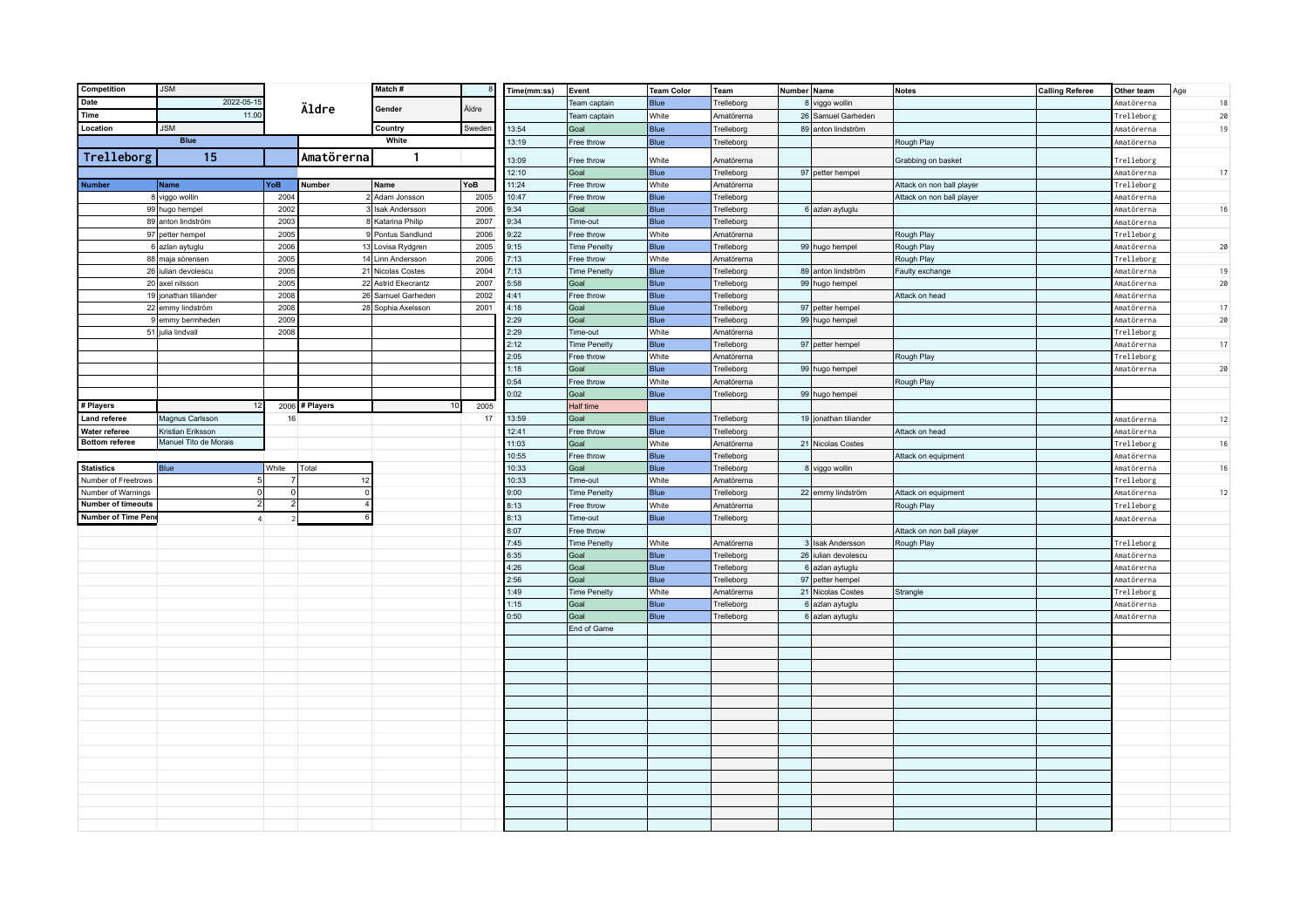| Name                    | Team       | <b>COUNTA av Name</b> |
|-------------------------|------------|-----------------------|
| azlan aytuglu           |            | 1                     |
|                         | Trelleborg | 21                    |
| <b>Isak Andersson</b>   | Malmö      | 13                    |
| hugo hempel             | Trelleborg | 9                     |
| Albin Berg              | DKBY       | 7                     |
| Pontus Sandlund         | Malmö      | 5                     |
| petter hempel           | Trelleborg | 5                     |
| <b>Nicolas Costes</b>   | Amatörerna | 4                     |
| viggo wollin            | Trelleborg | 3                     |
| Linn Andersson          | Malmö      | 3                     |
| jonathan tiliander      | Trelleborg | 3                     |
| julian devolescu        | Trelleborg | 3                     |
| anton lindström         | Trelleborg | 3                     |
| Noa Järund              | Malmö      | 2                     |
| maja sörensen           | Trelleborg | $\overline{2}$        |
| Valter Wallin           | DKB Ä      | 1                     |
| Thea Karlsson           | Malmö      | 1                     |
| Morris White            | Malmö      | 1                     |
| Markus Alemo            | Malmö      | 1                     |
| Lykke hammander         | DKB Y      | 1                     |
| Lovisa Rydgren          | Malmö      | 1                     |
| julia lindvall          | Trelleborg | 1                     |
| qabriel welc            | Trelleborg | 1                     |
| Elis Lilebäck           | DKB Ä      | 1                     |
| Elias Swerdhjalt        | DKB Ä      | 1                     |
| axel nilsson            | Trelleborg | 1                     |
| <b>Alfred Emmerfors</b> | Malmö      | 1                     |
|                         | Trelleborg | 0                     |
| Totalsumma              |            | 96                    |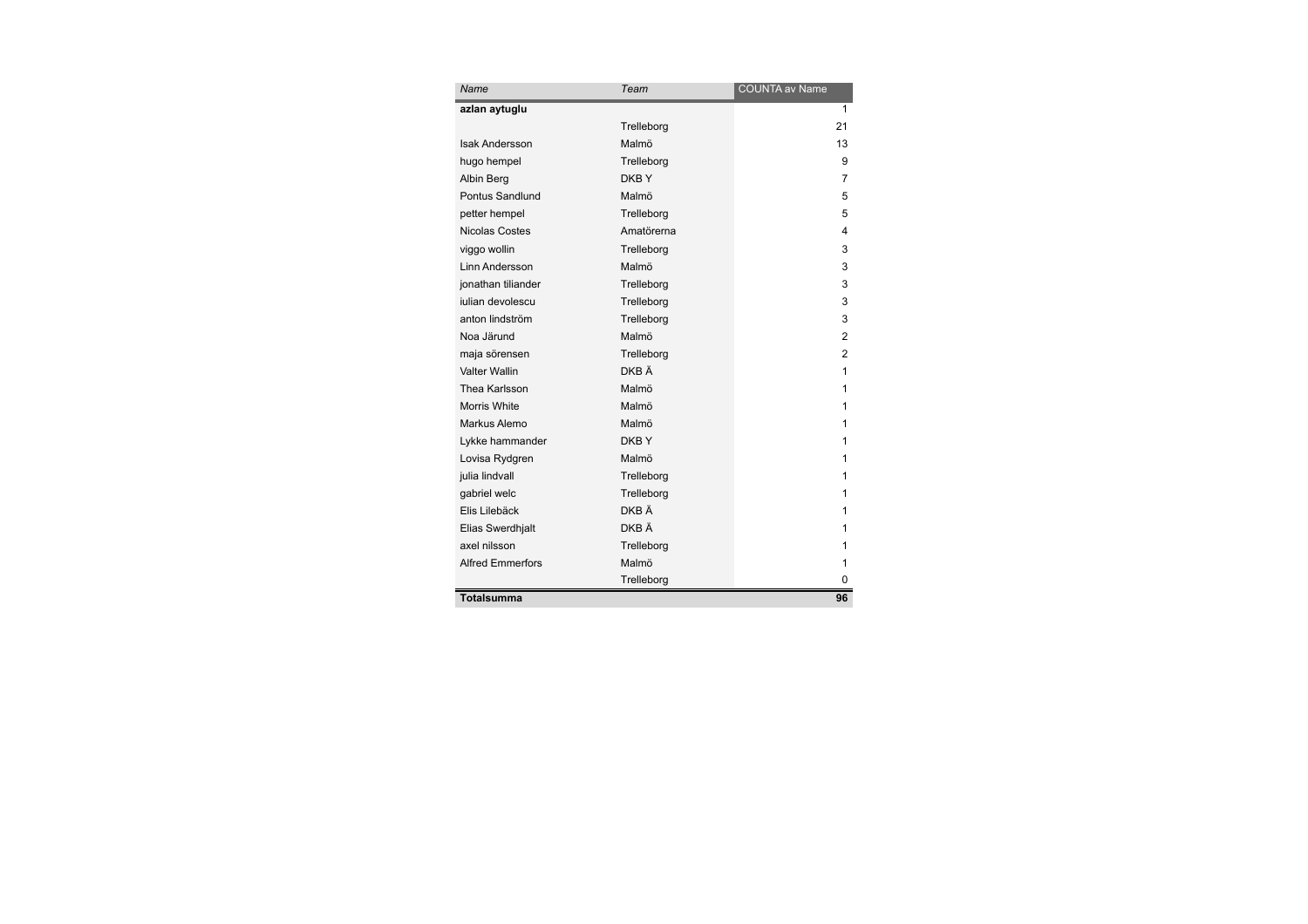| Name                    | Team       | <b>COUNTA av Name</b> |
|-------------------------|------------|-----------------------|
| petter hempel           | Trelleborg | 1                     |
| Nicolas Costes          | Amatörerna |                       |
| maja sörensen           | Trelleborg |                       |
| Lykke Hemmander         | DKB Ä      |                       |
| <b>Isak Andersson</b>   | Amatörerna |                       |
| hugo hempel             | Trelleborg |                       |
| emmy lindström          | Trelleborg |                       |
| azlan aytuqlu           | Trelleborg |                       |
| anton lindström         | Trelleborg |                       |
| <b>Alfred Emmerfors</b> | Malmö      |                       |
| Totalsumma              |            | 10                    |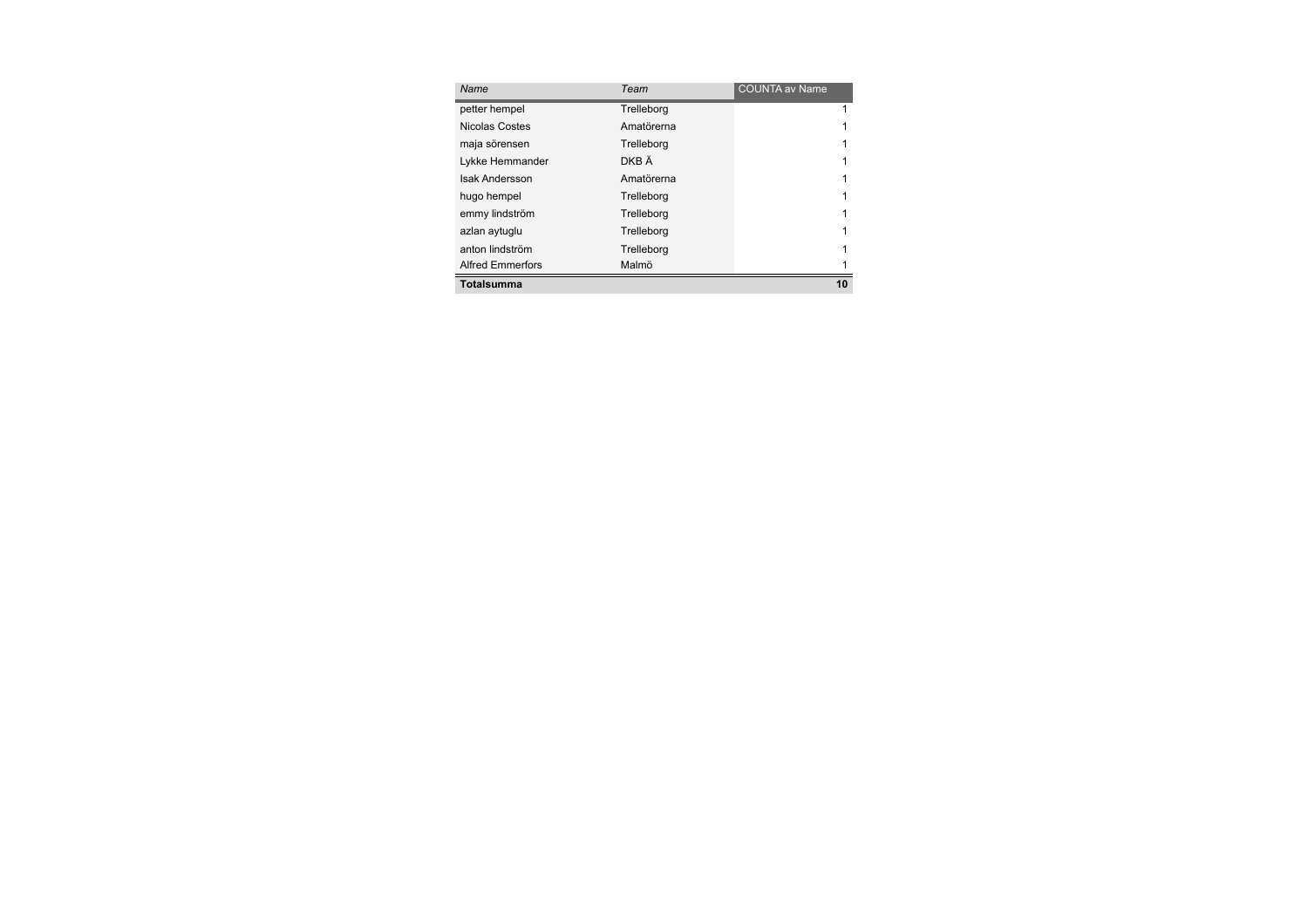| <b>COUNTA av Activ Action</b> |            |      |               |                     |          |                |            |
|-------------------------------|------------|------|---------------|---------------------|----------|----------------|------------|
| Team                          | Free throw | Goal | Penelty throw | <b>Time Penelty</b> | Time-out | <b>Warning</b> | Totalsumma |
|                               |            |      |               |                     |          |                |            |
| Amatörerna                    | 21         |      |               |                     |          |                | 31         |
| DKB Y                         |            |      |               |                     |          |                | 15         |
| DKB Ä                         |            |      |               |                     |          |                | 9          |
| Malmö                         |            | 28   |               |                     |          |                | 34         |
| Trelleborg                    | 12         | 53   |               |                     |          |                | 83         |
| <b>Totalsumma</b>             | 41         | 97   |               | 10                  | 18       |                | 175        |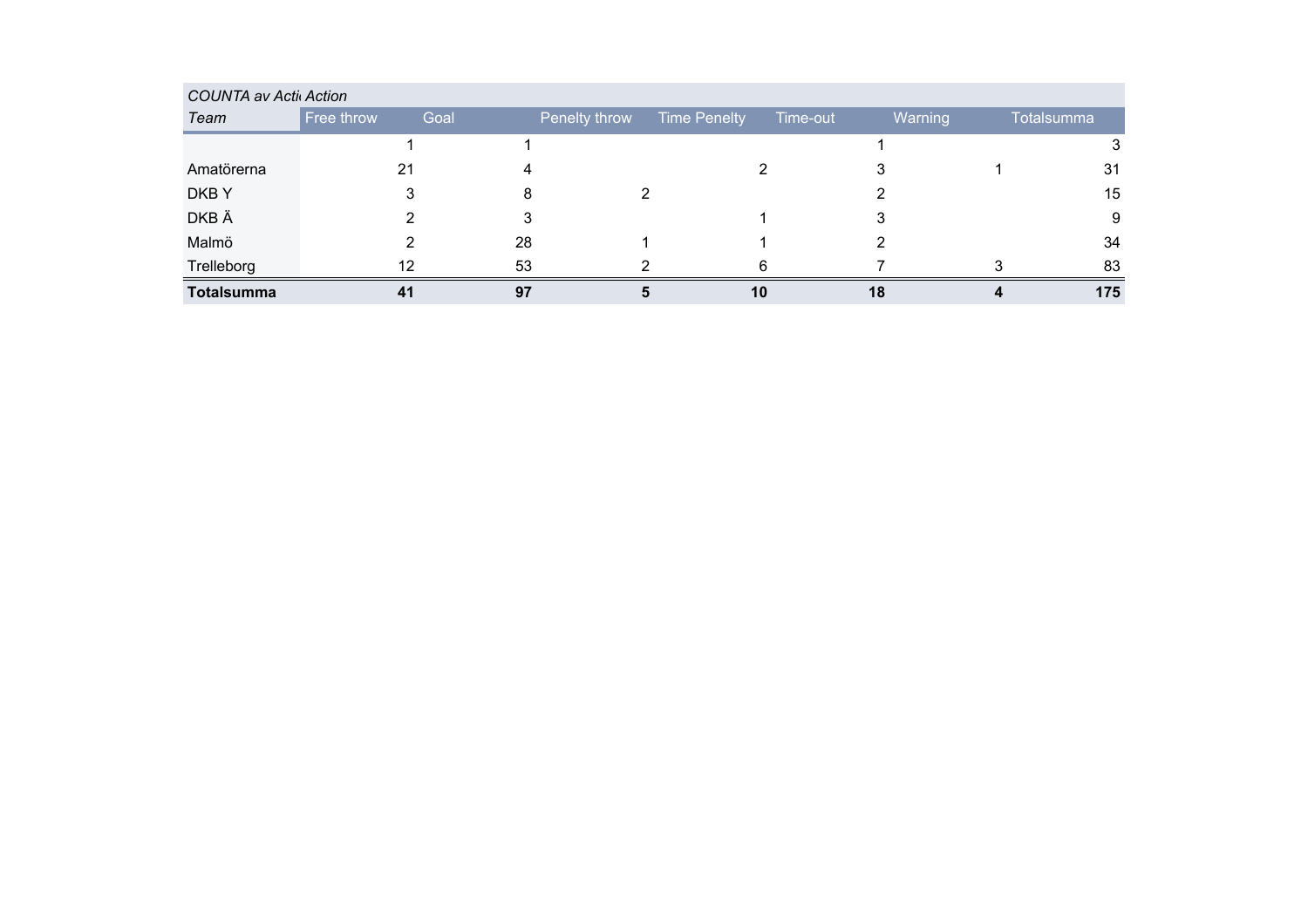| AVERAGE av Age | Team |            |             |       |       |            |            |  |
|----------------|------|------------|-------------|-------|-------|------------|------------|--|
| <b>Action</b>  |      | Amatörerna | <b>DKBY</b> | DKB Ä | Malmö | Trelleborg | Totalsumma |  |
| Goal           | 14,0 | 17,5       | 15,6        | 17,7  | 15,7  | 16,7       | 16,3       |  |
| Totalsumma     | 14,0 | 17,5       | 15,6        | 17,7  | 15,7  | 16,7       | 16,3       |  |
|                |      |            |             |       |       |            |            |  |
|                |      |            |             |       |       |            |            |  |
|                |      |            |             |       |       |            |            |  |
|                |      |            |             |       |       |            |            |  |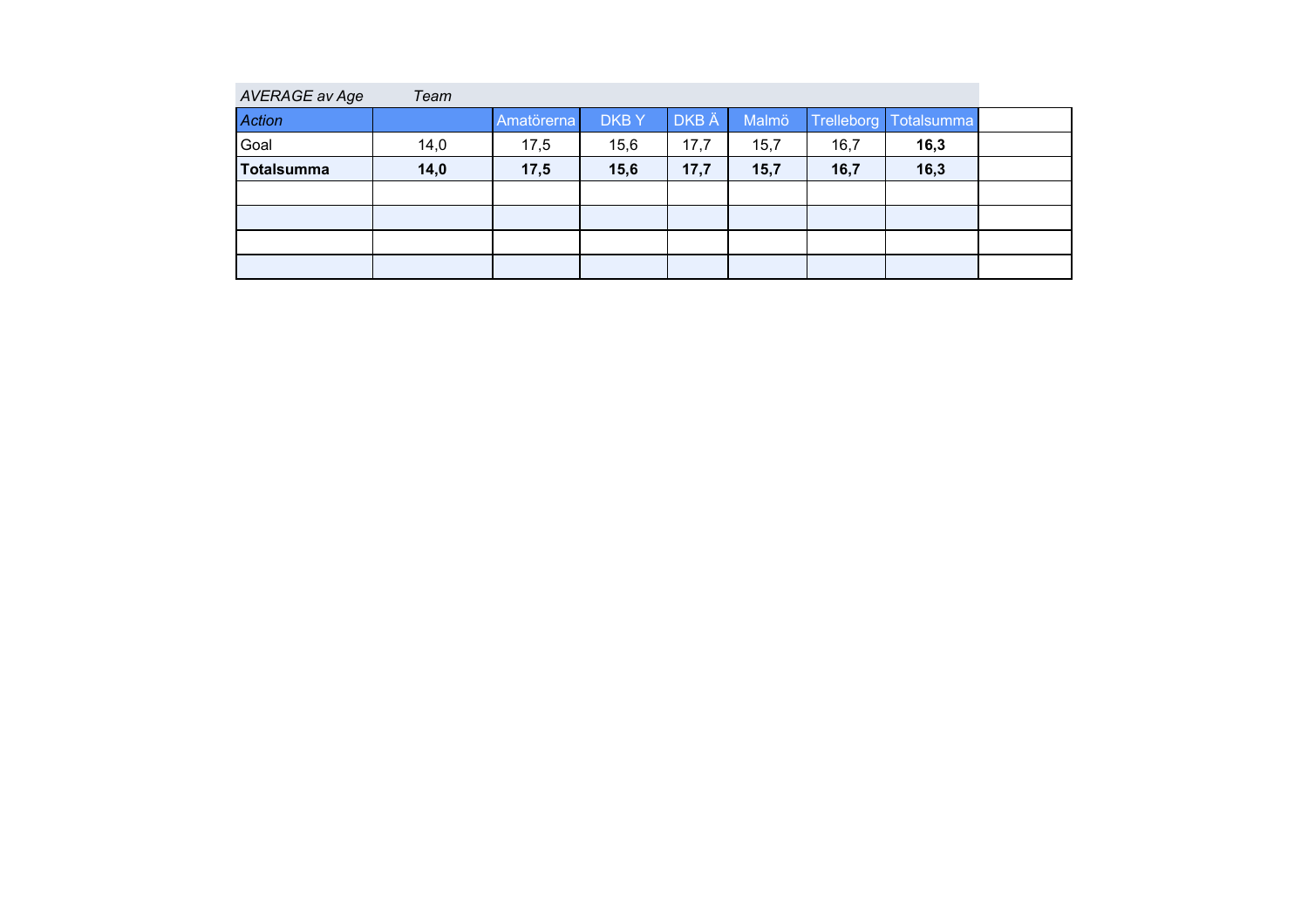| <b>COUNTA av Action</b> | Action         |                     |
|-------------------------|----------------|---------------------|
| Name                    | Goal           | <b>Time Penelty</b> |
| azlan aytuglu           | 22             | 1                   |
| <b>Isak Andersson</b>   | 13             | 1                   |
| hugo hempel             | 9              | 1                   |
| Albin Berg              | 7              |                     |
| <b>Pontus Sandlund</b>  | 5              |                     |
| petter hempel           | 5              | 1                   |
| <b>Nicolas Costes</b>   | 4              | 1                   |
| viggo wollin            | 3              |                     |
| Linn Andersson          | 3              |                     |
| jonathan tiliander      | 3              |                     |
| julian devolescu        | 3              |                     |
| anton lindström         | 3              | 1                   |
| Noa Järund              | $\overline{2}$ |                     |
| maja sörensen           | $\overline{2}$ | 1                   |
| <b>Valter Wallin</b>    | 1              |                     |
| Thea Karlsson           | 1              |                     |
| Morris White            | 1              |                     |
| Markus Alemo            | 1              |                     |
| Lykke hammander         | 1              |                     |
| Lovisa Rydgren          | 1              |                     |
| julia lindvall          | 1              |                     |
| gabriel welc            | 1              |                     |
| Elis Lilebäck           | 1              |                     |
| Elias Swerdhjalt        | 1              |                     |
| axel nilsson            | 1              |                     |
| <b>Alfred Emmerfors</b> | 1              | 1                   |
|                         | 1              |                     |
| Lykke Hemmander         |                | 1                   |
|                         |                |                     |